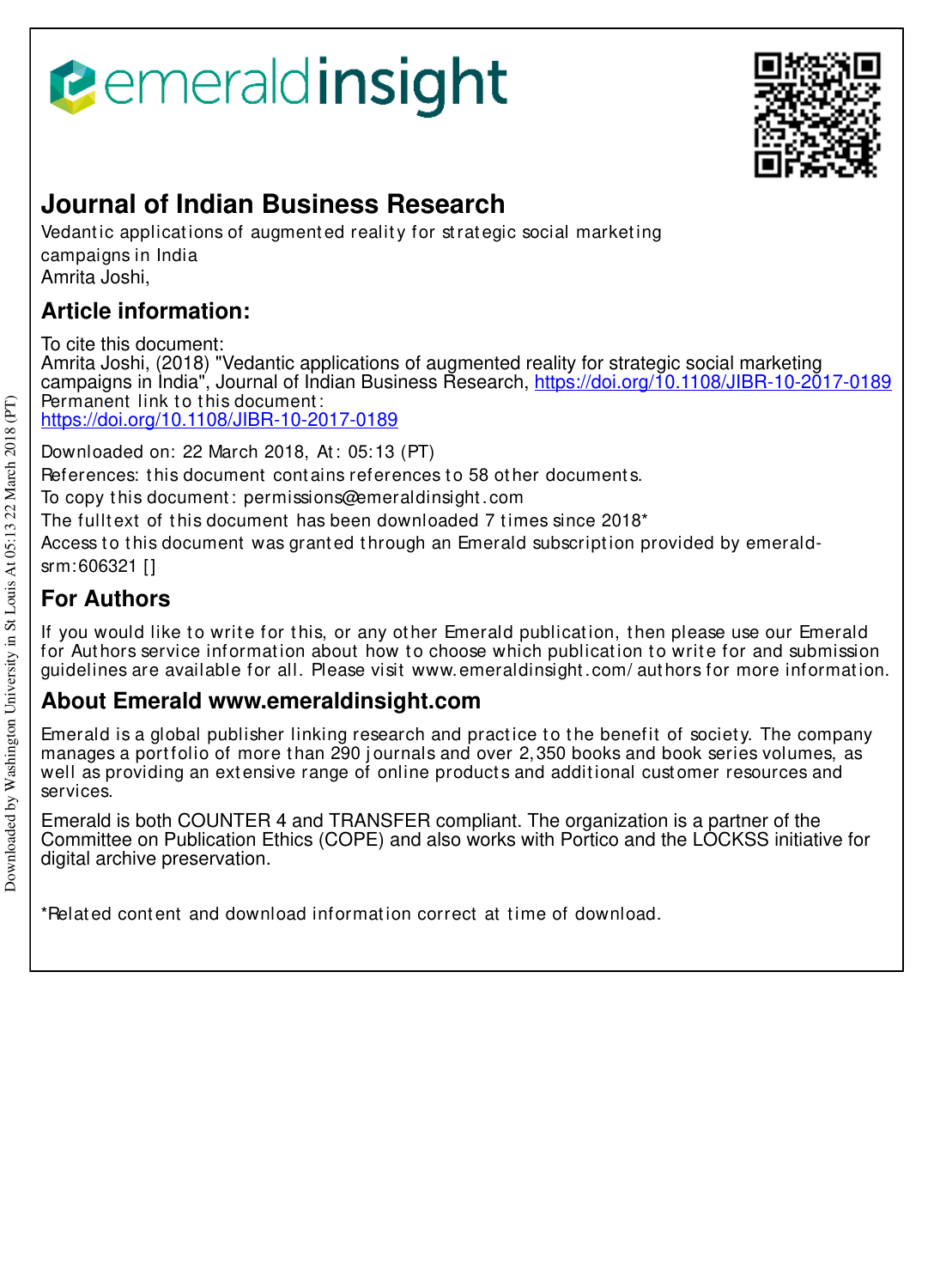# Vedantic applications of augmented reality for strategic social marketing campaigns in India

Amrita Joshi

Department of Communication, Indian Institute of Management Indore, Indore, India

## Abstract

**Purpose** – Social outreach campaigns such as mainstream commercial marketing campaigns are drawn to digital communication practices for increased visibility, speed and recall. This paper aims to highlight the usefulness and application of augmented reality (AR) technologies and proposes a change-driven usage of the AR environments for social marketing.

Design/methodology/approach – Paradigmatic structural analysis is used to extract the underlying schematic forms. A multimodal analytic approach is used to propose the conceptual framework.

Findings – AR is defined vis-à-vis conceptualizations of reality and hyper-reality from the Vedantic philosophical texts and treatises. The study examines and demonstrates an earlier version of AR expression in ancient times in the use of spatio-temporal constructs and their degrees of modality. It derives a conceptual schema based on AR resonant applications in narratives from the Vedantic literature. Based on these, the study highlights the persuasive appeal and co-creative potential of these illustrative examples to recommend marketing communication strategies for social outreach campaigns.

**Research limitations/implications** – The analysis recognizes a conceptual bridge between human extra-sensory/transcendental ability and contemporary technology. This study identifies five propositional structures (PS). It opens up the field of social marketing research to alternative methodologies such as multimodal analysis.

**Practical implications** – While most of contemporary AR usage is in commercial marketing, this study has derived specific guiding principles/propositional structures. These can be applied to create specific virtual environments that can simulate and demonstrate desirable societal outcomes and behaviours. As newer technologies permit further and more futuristic design interventions, developers could experiment with transitional states to impact behaviours, with implications for experimental layering of information.

**Originality/value** – This study responds to a call for innovative design interventions in the field of social marketing. Its originality lies in its use of the Vedantic framework which has not been explored in this direction elsewhere.

Keywords Social marketing, Maya, Augmented reality, Design interventions, Siddhis, Vedantic

Paper type Research paper

## Introduction

Social outreach campaigns like mainstream commercial marketing campaigns are drawn to digital communication practices for increased visibility, speed and recall. The proliferation of digital devices and techniques across platforms and requirements underscores the growing significance of these digital modes. This study responds to a call for improvements to:

The quality of social marketing interventions [...] new intervention design, drawing on innovative practices and technologies [...] both from within and beyond the marketing

Journal of Indian Business Research © Emerald Publishing Limited 1755-4195

DOI 10.1108/JIBR-10-2017-0189

Social marketing campaigns

Received 7 October 2017 Revised 22 December 2017 Accepted 12 January 2018

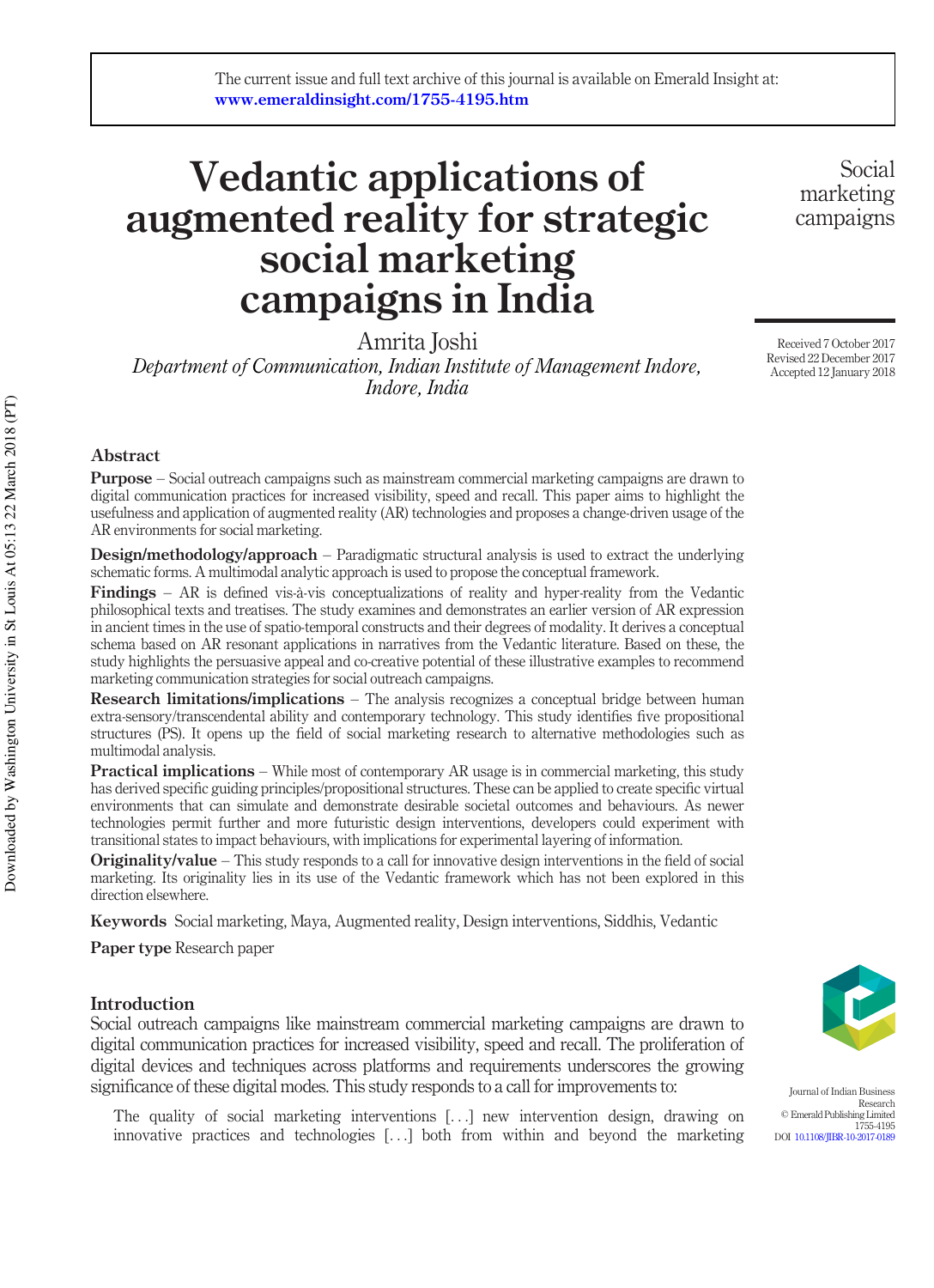mainstream, encompassing the sharpest new ideas and innovative working practices from elsewhere (Dibb, 2014, p. 1178).

This study locates such potential possibilities in contemporary augmented reality (AR) applications. Hence, this paper proposes a conceptual framework grounded in insights drawn from ancient Indian literature, specifically Vedantic texts which contain dynamic illustrations of the augmentation of reality geared to the acts of persuasion and transformation. To do this, the study first examines the nature of AR applications. AR is defined *vis-à-vis* conceptualizations of reality and hyper-reality from *Vedantic* philosophical texts and treatises. Next, the study draws from three illustrative texts in the Vedantic tradition to examine and demonstrate an earlier version of AR expression in ancient times in the use of spatio-temporal constructs and their degrees of modality. It derives a conceptual schema based on AR resonant applications in narratives from the Vedantic literature. Finally, it highlights the persuasive appeal and co-creative potential of these illustrative examples to recommend the marketing communication strategies for social outreach campaigns.

## Empowering approaches to social marketing and digital interventions

Kotler (2013) views social marketing as a set of marketing practices aimed at social rather than monetary gain. Two broad approaches are identified in social marketing research. These are the "empowering" approach (Feste and Anderson, 1995; John et al., 2009) and the "patronizing" approach (Hastings and Saren, 2003; French, 2011; Table I). Zharekhina and Kubacki (2015) advocate a more comprehensive use of empowering approaches that ensure consumer involvement.

Empowering techniques in the present study are viewed as "pull" mechanisms as opposed to patronising ones that reflect "push" strategies. More recent work (Saunders et al., 2015) also raises important questions about the limitations of the behavioural change approach to social marketing based on the 4Ps and hence unidirectional and calls for greater participation and community involvement (Deshpande and Lee, 2013, p. 166); with this, the marketer facilitates or enables the process. They point out, "Instead of positioning themselves as change agents, social marketers can be 'social enablers'".

Dibb (2014) points out how social marketing outcomes such as individual changes or societal good are a result of marketing ideas that may draw on a range of behavioural change approaches and marketing tools. She especially draws attention to the many new ways and contexts in which new possibilities for intervention design and data capture based on advanced technology can enable social marketing campaigns. This strategic view of social marketing works from the vantage of combining three kinds of interventions: "downstream" interventions – those dealing with individual behavioural change; "midstream" interventions – an interpersonal approach focused on communities and groups; and "upstream" interventions – incorporating structural changes through regulation, economic shifts or technological developments. (Andreasen, 2002, 2006). There is an extensive body of

|                                                                            | Empowering                                                                               | Patronising                                                |  |
|----------------------------------------------------------------------------|------------------------------------------------------------------------------------------|------------------------------------------------------------|--|
| <b>Table I.</b><br>Two broad<br>approaches to social<br>marketing based on | Liberating<br>Expert-involved<br>Employs questions<br>Storytelling, behavioural language | Restricting<br>Expert-novice<br>Employs fear, shame, guilt |  |
| the literature                                                             | Efforts to engage                                                                        | Can provoke defence mechanisms                             |  |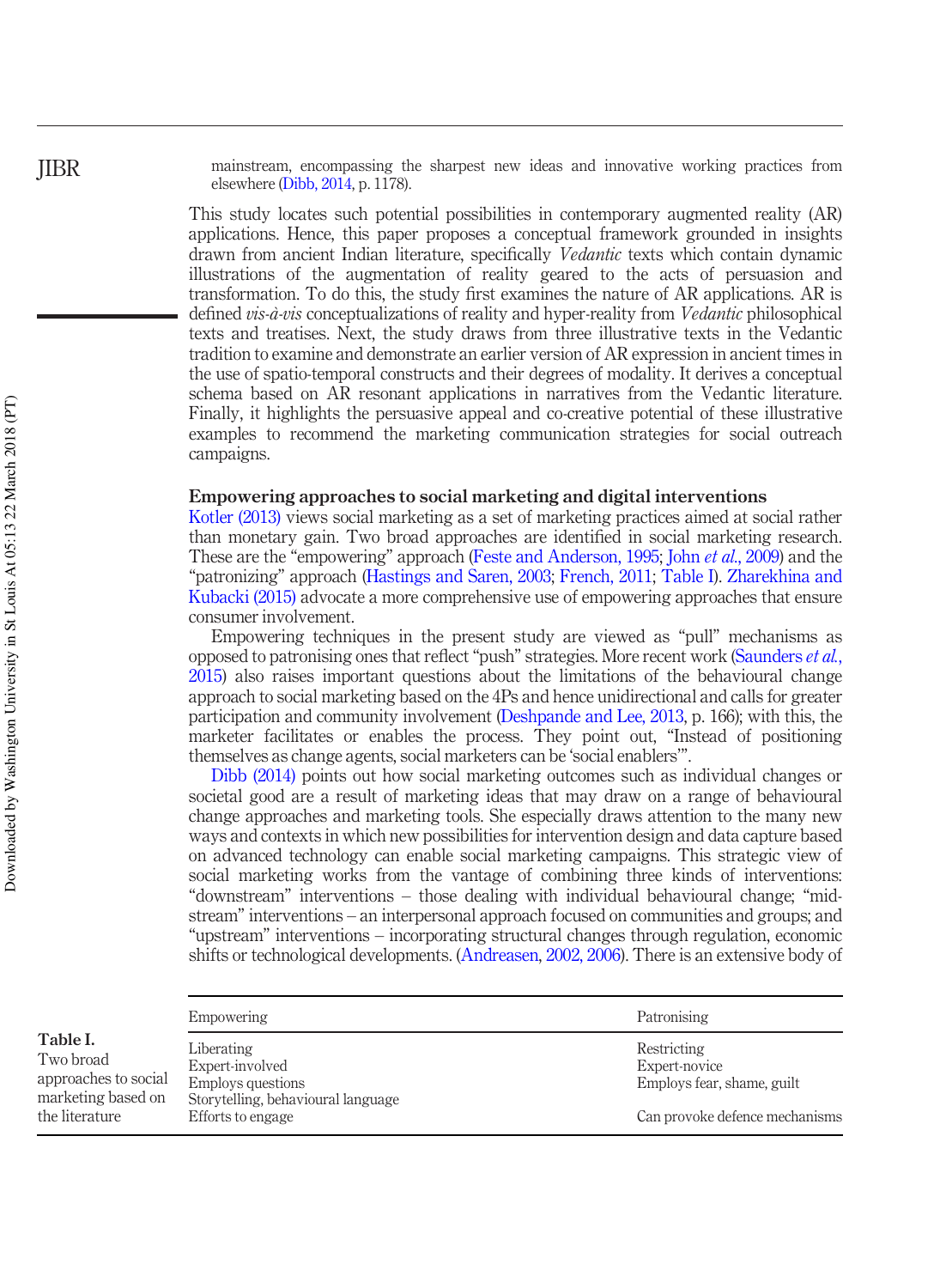work on digital application development and digital platform usage for social and behavioural changes. Guidry *et al.* (2014) examine the use of Twitter for social advocacy and the types of messages that can effectively bring about behavioural changes. This provides insights on how specific Twitter communication tools are used and whether the interactivity of the platform is used to its full potential. Manikam and Russell-Bennett (2016) demonstrate the development of an interventional mobile application targeted at behavioural changes. Beall *et al.* (2012) draw attention to the importance of "creativity, ingenuity and innovation and the need to incorporate ever-changing tools and resources", including the digital. In a previous study concerning leader in social marketing and change, Lefebvre (2007, p. 32) indicates the collaborative and dynamic interactive quality of new communication tools of the new media which necessitates not only the designing of messages but also viewing the consumer as a participant. He advocates "using media in new ways, NOT using new media". Lefebvre (2011) also adds how such innovations must open up participatory opportunities for people such that these may lead to behavioural changes. He also insists that the field of social marketing must open up to insights and techniques from other disciplines such that it remains relevant and contributory (Lefebvre, 2012, pp. 124-125). This model of transformative social marketing includes "enhancing experiences" as an important design element along with "honouring people", "radiating value" and "engaging service", suggesting how social marketing programs might be designed for co-creation and participation. This article also lists out a call to action and AR as a social marketing tool responds to several of these such as "to become co-creators of value, to create places where people can play, design research to fit the puzzle and the people; offer new ways to solve problems" (p. 127).

## Augmented reality for the next level

Dibb (2014) also points out how marketers are increasingly experiencing the need to address fundamental changes in consumer behaviour as a result of the pervasive effects of the digital era wherein the contemporary markets and consumers operate. The field of virtual interactive technologies has opened up co-creative possibilities for consumer participation. These, according to this study, can thus function as useful tools for downstream, mid-stream and upstream interventions. According to Carmigniani and Furht (2011, p. 3), "Augmented Reality is the real-time direct or indirect view of a physical real world environment that has been enhanced/augmented by adding virtual computer-generated information to it". Scholz and Smith (2016, p. 149) view it as "the practice of displaying digital information over people's real-time view of objects, people or spaces in the physical world". While both these definitions view AR applications as "tool-based", Munnerley et al. (2012, p. 40) discuss how [...] augmented realities, unlike virtual realities, are not substitutions for physical reality, not approximations to reality, but the *layering of perspectives and experiences* to *augment* and *enrich reality*. Dholakia and Reyes (2013) identify these differences in the virtuality of a fixed place or an object as against the virtuality of the process.

In this context, this study recommends the use of AR applications for social marketing campaigns, to enable strategic empowering techniques in the consumption experience, not only for individual or community-based behavioural changes but also as driven by upstream policy approaches. While AR technologies have been used for information dissemination, product or technology demonstrations, education and training, retail simulations and virtual gaming (Hahn, 2012; Han *et al.*, 2017; Kang, 2014; Aluri, 2017), this study proposes the usefulness of AR as a persuasive tool and medium for social marketing objectives.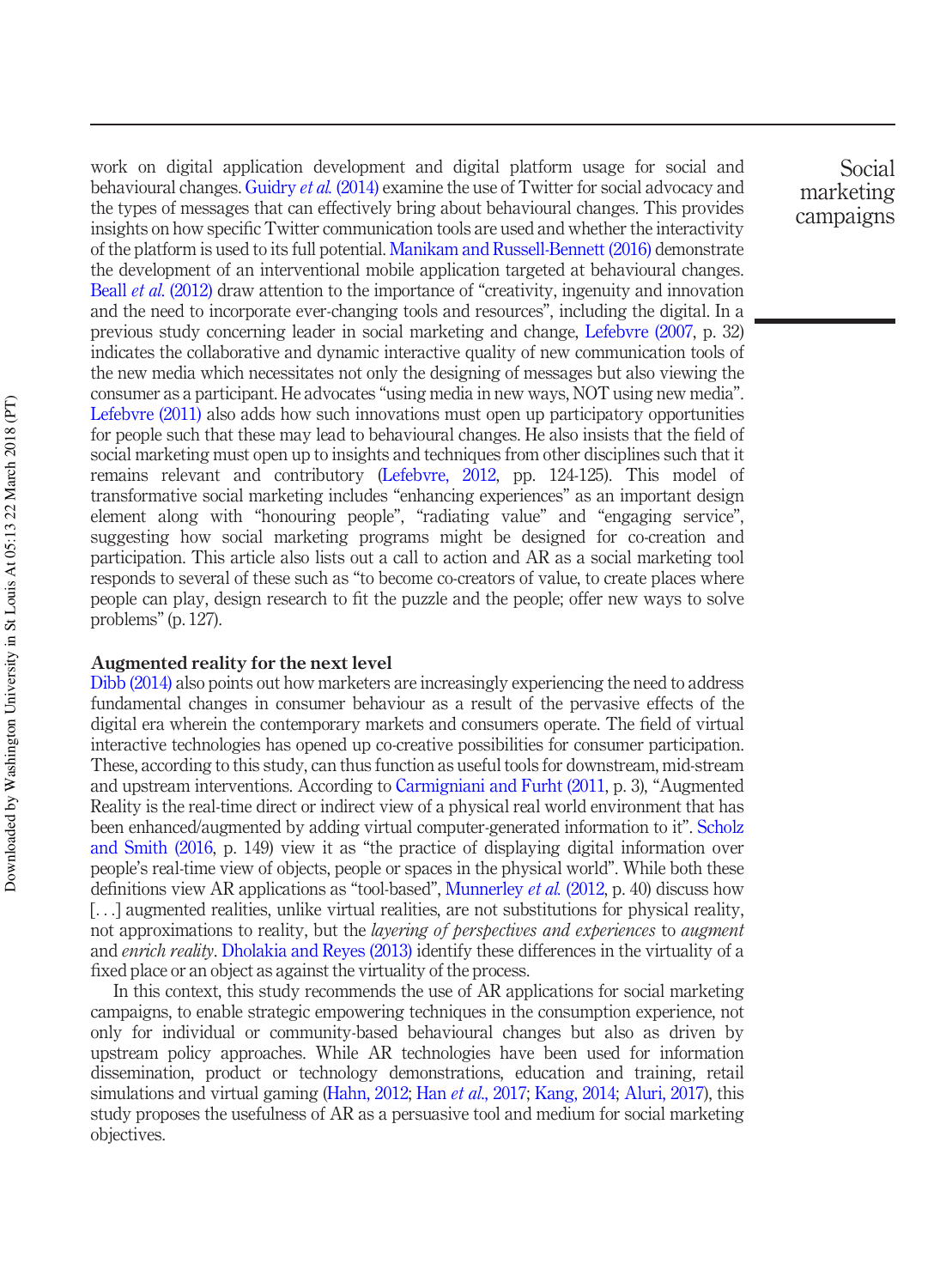## Modality markers in hyper-real or augmented environments

AR applications operate at the point at which the seemingly unreal can be interpreted as the real. The concept of the "hyper-real" or the "augmentation of reality" reflects a fundamental connect with the notion of "modality". Modality refers to the reality status accorded to or claimed by a sign, text or genre (Chandler, 2007). When what is considered standard or naturalistic is either reduced or amplified, it results in various degrees of modality. Thus "the greater the abstraction [...] the lower the modality" (Kress and Van Leeuwen, 1996/ 2006). According to this scale, an element that "absolutely" resembles the "real" can actually slip into the field of the "unreal" (Figure 1).

In the sections that follow, this paper particularly looks at the possibilities that lower modalities create for visualization: how these impact the persuasive modes in the illustrative Vedantic episodes and scenarios and by extension how these can be used for enabling persuasive conditions through augmented environments for contemporary social marketing campaigns.

The conceptual framework that follows is derived by drawing from the "pre-digital" era of Vedantic texts which demonstrate the strategic encoding of hyper-real modes to communicate, persuade and empower the decoder-consumer.

## Comparative approach to the "hyper-real" in Vedantic systems and post-modern conceptualizations

While adopting a comparative approach, this section first examines modern and post-modern theorization on the hyper-real, as this is where contemporary digital usage is typologically situated. It then looks at the illustrative theory and applications from a select corpus of Vedantic texts.

## Post-modern theorization on the "hyper-real"

Media theorists Marshall Mc Luhan (1964, 1967) and Baudrillard (1988) represent the two ends of the spectrum of thought on the functional and representational in media usage. For Mc Luhan (1964) "the *medium* is the message", whereas for Baudrillard's post-modern sensibilities "the medium is the message" (Kellner, 2005). Baudrillard's visualization of society as the proliferation and simulation of reinforced messages turning into an endless "simulacrum", where the unreal becomes the real is viewed as a cynical, sceptical take on the efficacy of the media. Theorists such as Eco (1986) or Deleuze (1990), on the other hand, believe that such simulation or replication can be optimised for societal benefits, a view that originates from Mc Luhan's optimistic outlook on the role of the media. This paper draws from these beliefs to reconstruct the ways in which AR applications can, through their focus on the "real" and "unreal", enable a range of persuasive techniques and approaches to social marketing aimed at positive social outcomes.

Figure 1. Modality status of the hyper-real based on Kress and Van Leeuwen (1996/2006) scale for reading images

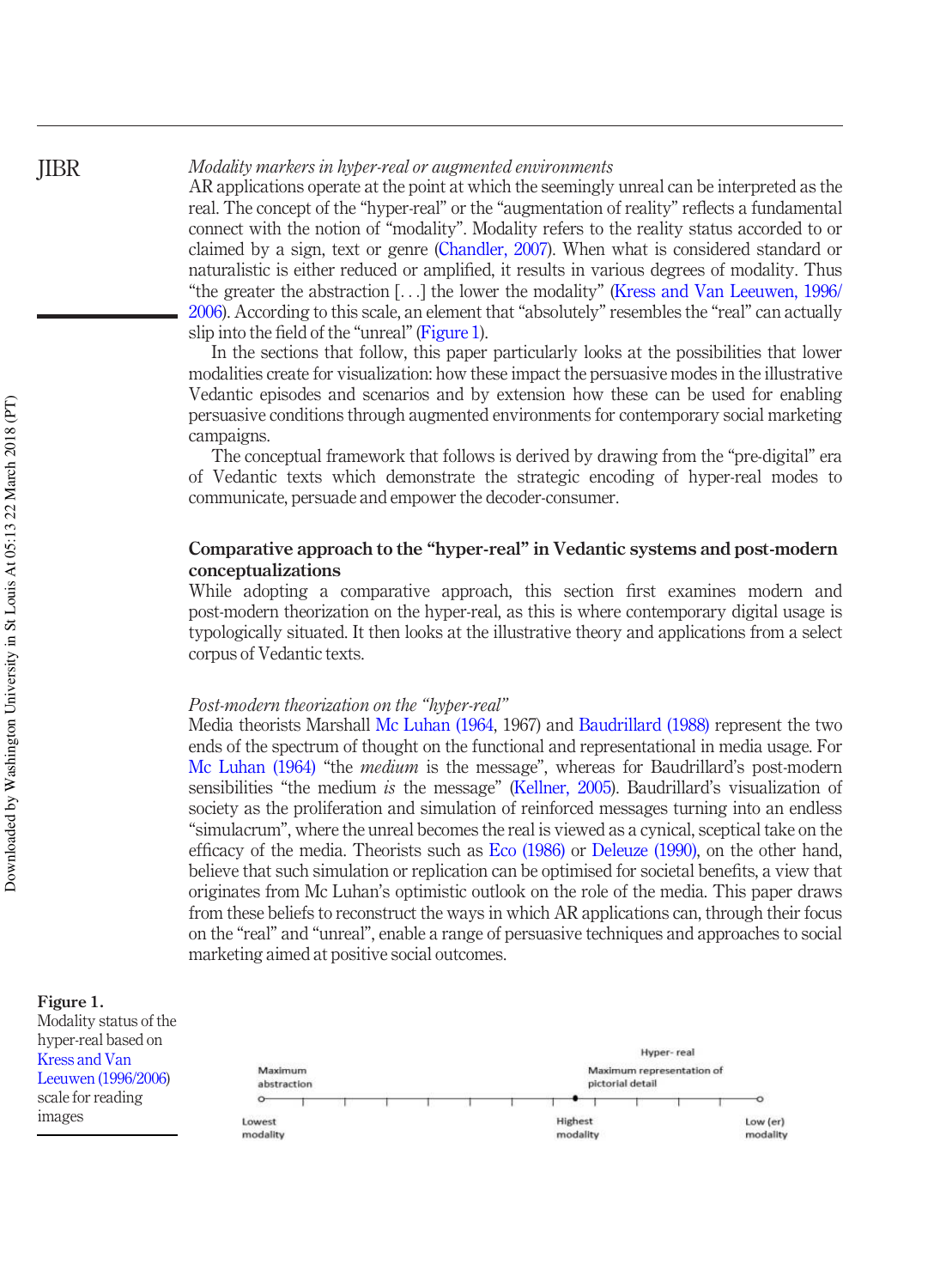## Vedantic representations of the "hyper-real"

As in other cultures and philosophical trajectories, what could be called the "Indian" thought is a multi-dimensional amalgamation of form and thought-based approaches to ontological questions of nature, human existence and the connections between the tangible-visible, the nature of knowledge and knowing and the metaphysical. What is considered Indian thought can be said to span across civilizational enquiries into modes of being, the idea of God (s) and the connections between self and society, consciousness and subjectivity. This marks the speculative knowledge of the Indus/Sindhu phase to the Vedic and then Vedantic period marking a movement from an abstract idea of God and deep dialogic enquiries into natural signs and elements to their ontological culmination in Vedantic texts and the subsequent concept of a personal god in Puranic literature. Fluid movements ranging from orthodoxies to heterodoxies culminating in the Bhakti phase and the Sufi mystic traditions or departures and reactions are seen in the Buddhist phase and subsequent Orientalist approaches. Further reactions to Western frameworks and approaches, non-violence, reform, liberalism and contemporary multicultural debates all reflect the diverse and textured terrain of what could be called the Indian thought (Radhakrishnan, 1923/1996; Mohanty, 2014). With this backdrop, we situate our research and draw from the Vedantic-Puranic phase for structural insights into the idea of the hyper-real for AR applications.

The Vedic period in Indian thought is marked by the philosophical speculations and systems of four major compositions called the *Vedas*, the earliest texts having been composed around 6,000 BCE. The texts and philosophical accounts that distilled Vedic thought into other forms of expression such as devotional verse, hymns, stories, commentaries and other symbolic narratives are referred to as the Vedanta (towards the end of the Vedas). These Vedantic philosophical treatises and narrative texts explicate ancient Indian mytho-philosophical approaches to the notion of the "real", "unreal" and "hyper-real" through sensory and extra-sensory realms using specific spatio-temporal constructs. Digital technology with its associations of speed, accessibility and the modern/postmodern is essentially viewed through a western lens as empowering the rest of humanity. This paper uses an eastern framework and hence draws from the rich multimodal narratives from Vedantic narrative texts to highlight the ways in which structural elements in these narratives pre-date and pre-empt contemporary digital technology. This paper draws out such schemas to illustrate their possible extrapolation for social marketing campaigns.

An outside-in approach to the ancient Indian systems and especially those that address ontological, philosophical issues; the Vedas, Upanishads, epics and Puranas have also witnessed the "mythologization" of individuals, entities and concepts to the point at which these are viewed from the lens of the "magical" and the "supernatural". This has impacted the nature of enquiry into rich and variegated sources and approaches to questions of "nature", "being", "truth", "appearance" and "reality" and transformation (Mohanty, 2000; Thompson, 2004, 2012). Apart from connections made between spirituality and the wider field of management, the association between spirituality and marketing (McKee, 2003) has been specifically focused. Kale (2006) looks at the dynamics between the consumer experience of the self and spirit in product utilities and modes of consumption. The working definition of spirituality in Kale (2006) as "an individual's endeavours to explore – and deeply and meaningfully connect one's inner self to the known world and beyond" may possibly connect with a view of the spiritual as an evolving condition of self-reflection and desired change, part of an individual's quest for the meaning of life. In this context, we may admit the role of "spirituality" in behavioural change interventions for social marketing campaigns. At this stage, however, the paper does not propose any spiritual angle to the consumer's participation in and co-creation of a social marketing project.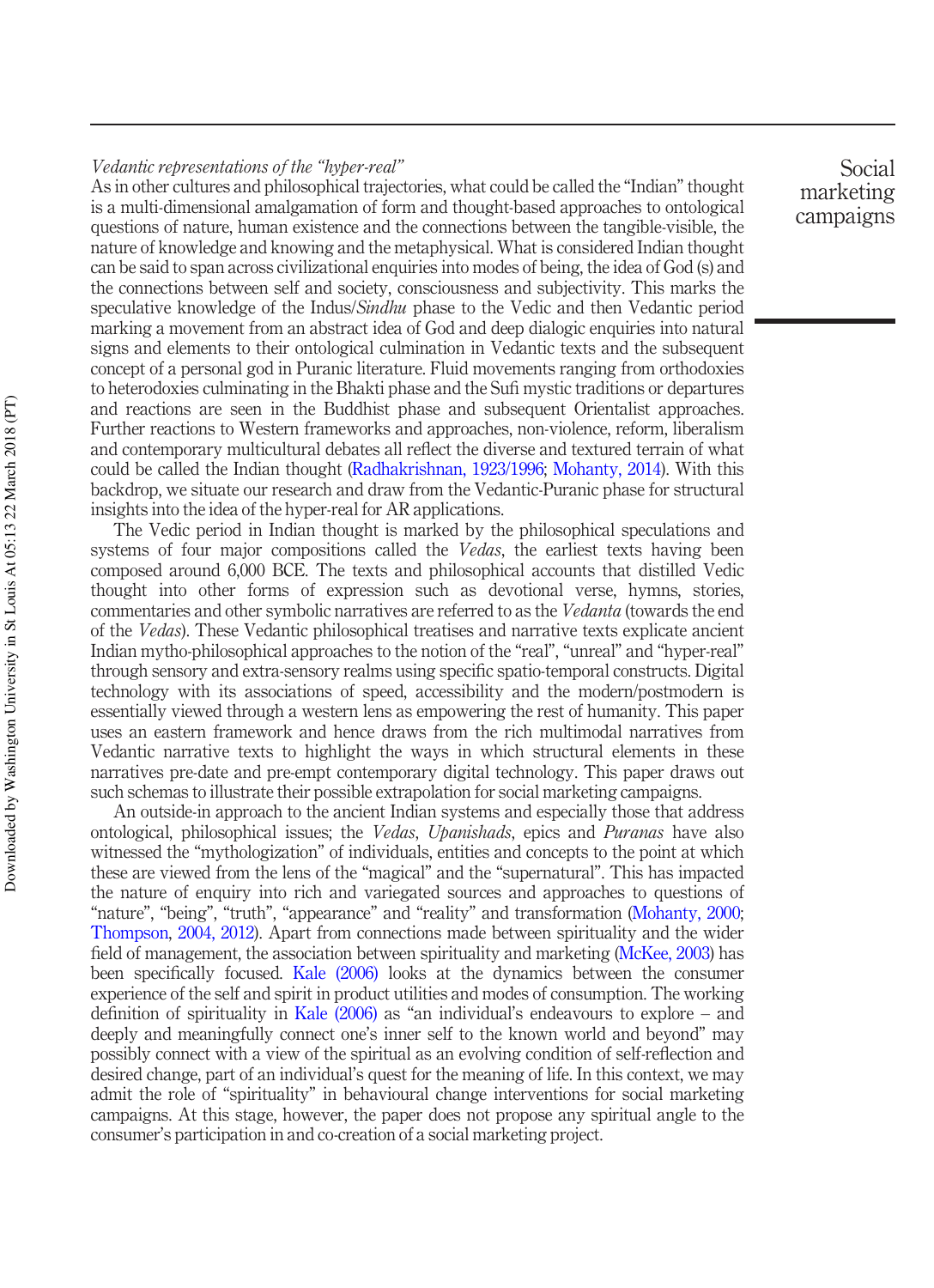## Here, this study subscribes to a framework-based reading of representative texts to highlight the prolific understanding of form/function, the functional and representational and the narrative richness of text and application reflected in Vedantic thought – all of which point to an extensive understanding of layers of representation that are crucial in contemporary times and the usage of digital technology.

## Key spatio-temporal constructs

The study first examines the key spatio-temporal concepts in the Vedantic thought that can enable this discussion on AR. These illustrative concepts are *maya*, *siddhi, avataar* and *divya* drishti (Campbell, 1972; Malinar, 2011; O'Flaherty, 1980, 1981; Radhakrishnan, 1914, 1923/1996). These are all considered here as illustrative of the hyper-real, a point reached beyond high modality (HM) tending towards lower modalities (LM) as against a concept of the real tending specifically towards high modality (HM).

## Maya

It is important to understand various approaches to and interpretations of this concept as they are rooted in an ontological understanding of what is known as *prakrti*, which is an elemental manifestation of the physical world available to the sense organs. An individual's spiritual growth or *yogic* ability depends on this understanding of the manifest world to differentiate between "reality" and the "hyper-real". The concept of maya according to Radhakrishnan (1914, p. 431), one of the early scholars on Indian philosophy, appears to signify the illusory character of the finite world. This, he points out, is not part of the cosmological view of the Vedas and early Upanishads where the universe was considered as "real". On the other hand, in Vedantic philosophy, the empirical world is accessible to the finite mind through objects of thought, the manifestations of which are considered by Vedantins such as Sankara (A.D. 680) as illusory or  $maya$  – the most famous example being that of the rope being mistaken for a serpent (Radhakrishnan, 1923/1996, pp. 460-461). Broader Vedantic philosophy views elements of the finite world as approximations of the Absolute Real which is infinite. Although this theory of *maya* is not consensually accepted by scholars as native to Vedantic thought, it is a significant perspective that recognizes discrete levels of reality. It states that higher reality shares the same relation with ordinary reality that ordinary reality shares with the idiosyncratic dream state, which is a subtle manifestation of the hyper-real. Hence, the concept of *maya* is associated with the empirical world. In the Vedantic view, just as ordinary reality is not accessible to the sleeper in a dream state, so is higher reality or the Absolute Real, not accessible to the individual in the "real" physical world. (Goldman, 1986). Vedantic texts such as the Puranas and the epic Mahabharata (MB) and especially the Bhagwad Gita (BG) distil the teachings of the Upanishads and weave this visualization of the hyper-real in terms of "shape-shifting" (Pattanaik, 2016) or "dynamic form" into illustrative and persuasive models for spiritual growth and liberation. This usage, as we shall see, are early examples of spatio-temporal modes which contemporary digital environments can draw from as kinaesthetic models of persuasion, involving a multi-sensory approach, visualization and co-creation by participants.

## Siddhis

The attainment of Siddhi meaning "realization", "accomplishment" and "liberation" is the core of the *Siddha*. One of the most well-known devotional expostulations is the *Hanuman* chalisa that praises the god Hanuman for his eight siddhis. These are the eightfold psychic and higher dimensional powers emphasising yogic practice. They are indicators of the

## JIBR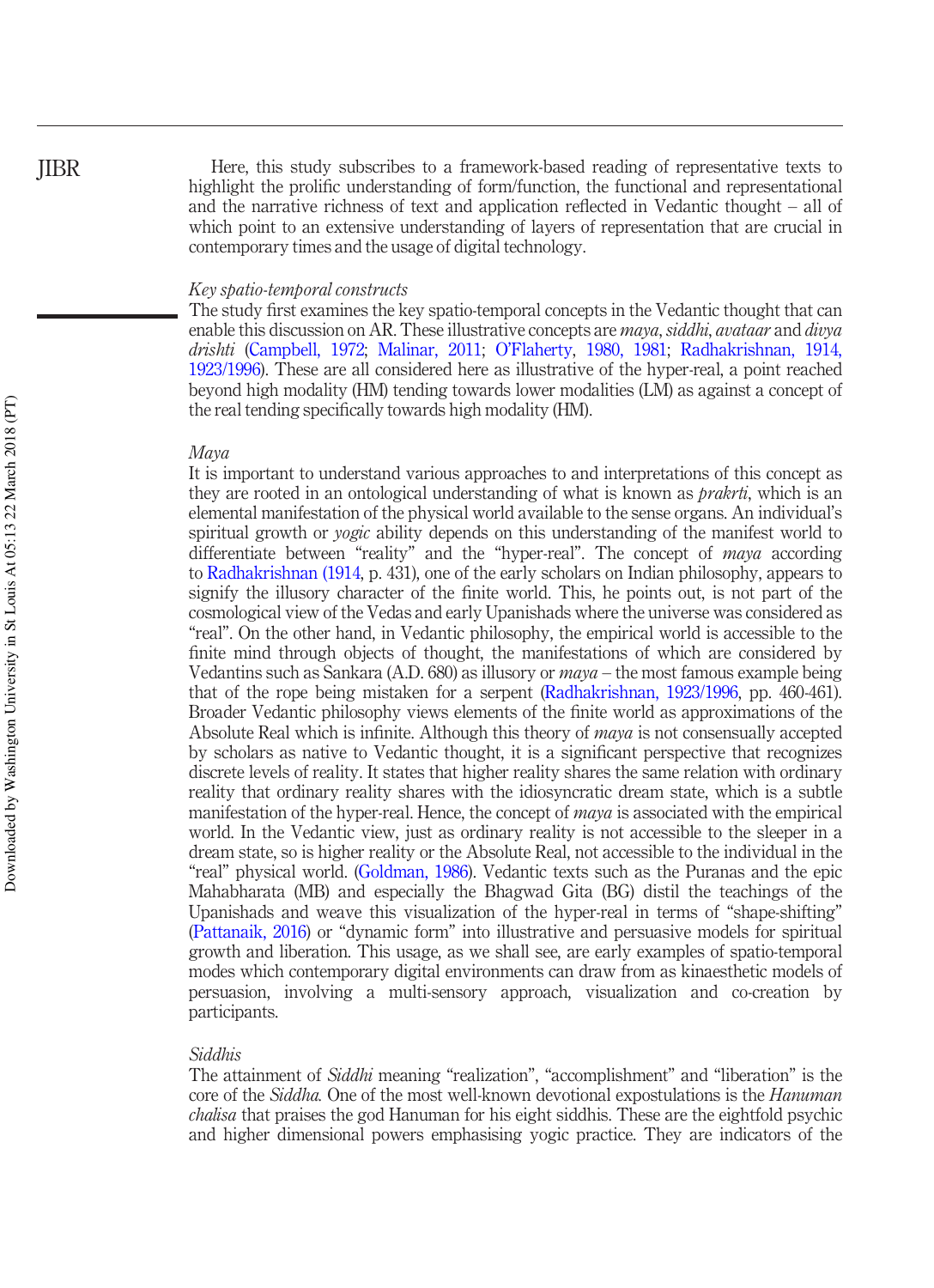yogi's spiritual progress. The underlying logic is to understand the elements and be able to control them so as to overcome the constricting nature of the physical world. Thus, as Malinar (2011, p. 44) points out, "a miraculous, paradoxical situation that the yogi is active and inactive at the same time, that he is liberated from physical existence, yet assumes all kinds of bodies". This classical list of eight siddhis are a part of Patanjali's Yogasutra. These are anima/sookshma (smallness/contraction); mahima (greatness/expansion), garima (heaviness), *laghima* (lightness), *prapti* (obtainment, to have direct access to all locations), prakamya (flying in air/wilfulness), ishatva (divine peace) and vashitva (to control under one's self/pervasion). Malinar (in Jakobsen, 2011) highlights the legitimate use of these powers for liberation from the order of prakriti or the physical world and how these are not to be used for pride, pleasure or manipulation. She adds:

The yogi who is equipped with the power of yoga is in control of all objects, and is therefore, for instance, in a position to multiply himself, like a creator god and move around on earth in different shapes [...] (p. 43).

For instance, *sookshma-sthoola*, the ability to become very tiny, very large and to appear and disappear and *vayubhuta*, using or being the wind, are conditions of perception and access to the senses. The siddhis thus are a concentrated understanding and enactment of spatiotemporal forces such as earth, matter, wind, space and time.

## Avataar

This concept derived from *avataran* (to descend) has its strongest expression in the Vaishnavite tradition that recognizes various manifestations of the god Vishnu who reincarnates in the physical world taking on different bodily forms. These forms range from animal to human manifestations. These are beings who experience earthly life and exist for the enactment of motivating, persuasive actions leading to a transformative change.

## Divya drishti

The concept of divine eyes (divya chaksu) causing *divya drishti* which is imparted by a siddha to a human *non-siddha* who functions only within the limits of the material senses enables the experience of enhanced vision and the ability to gain a deeper perspective on that which is non-material. The absence of this medium, the divya drishti, halts the experience itself. As the everyday consumption experience limits experience to the physical senses, AR technology draws from this enabling medium to create a heightened or augmented experience with enabling equipment and processes that provide an immersive experience. Table II summarizes these spatio-temporal constructs. The sections that follow extract propositional structures and applications by analysing these constructs in the narrative contexts.

| N <sub>o</sub>           | Spatio-temporal construct                  | AR application                                                                                                                                                                                                           | Table II.                                                                                    |
|--------------------------|--------------------------------------------|--------------------------------------------------------------------------------------------------------------------------------------------------------------------------------------------------------------------------|----------------------------------------------------------------------------------------------|
| 2<br>3<br>$\overline{4}$ | Maya<br>Avataar<br>Siddhi<br>Divya drishti | Modality-switching for behaviour change<br>Visualization of alternative action<br>Creation of transitory persuasive states<br>Usage of enabling equipment and processes that provide<br>a strategic immersive experience | Vedantic Spatio-<br>temporal constructs<br>and corresponding<br>potential AR<br>applications |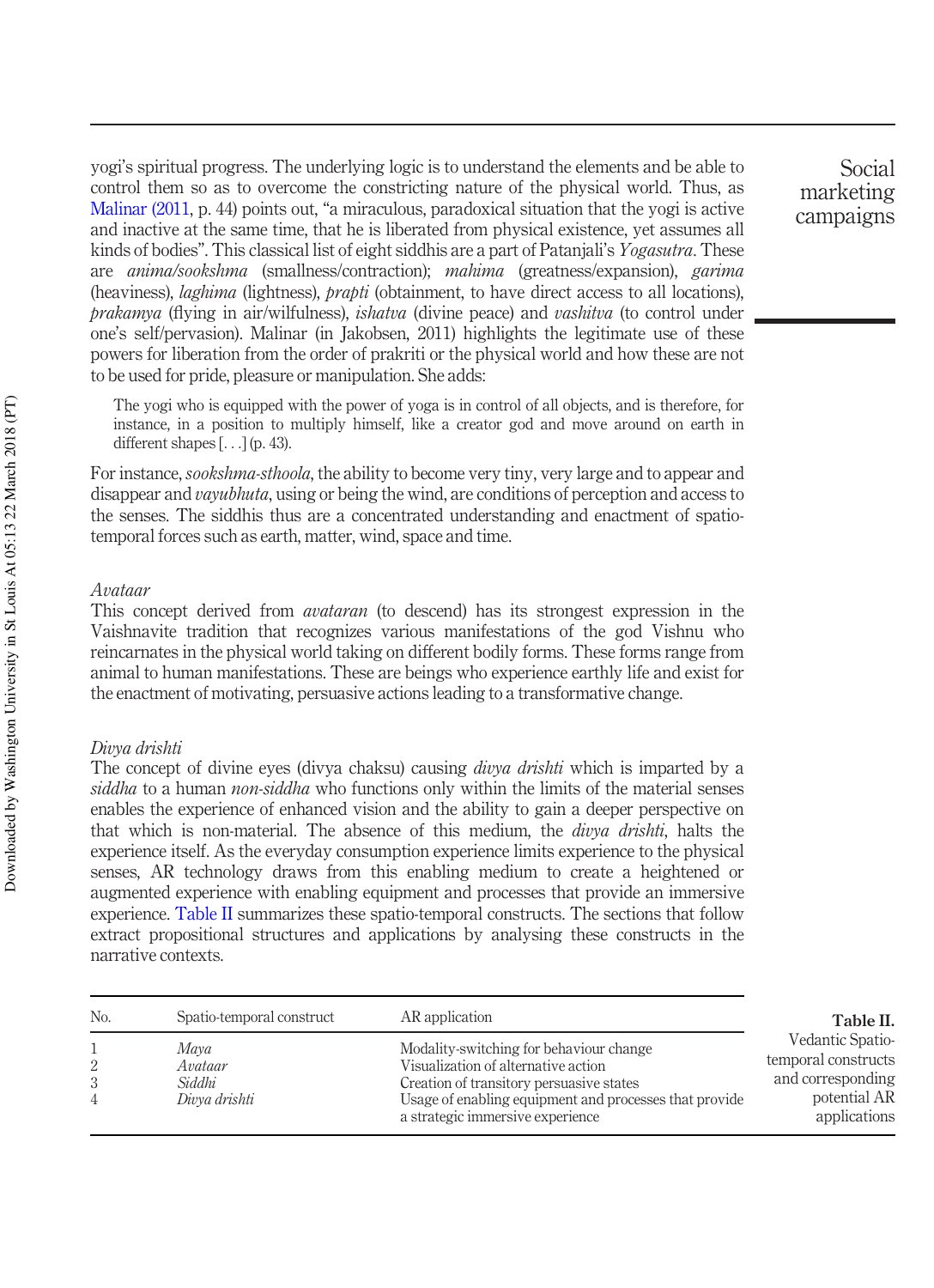#### Research methodology JIBR

A large body of analyses of "mythological" narratives view these through a hermeneutic lens interpreting ancient writings for their literal and figurative aspects and locating language-in-time both past and present. This paper marks a departure from these readings in that the text is viewed structurally as a system of linguistic, aural-visual elements and where the researcher takes a step back from interrogating the literal or the figurative to viewing the text as a pragmatic mix of both to be reconstructed schematically.

This study examines the key illustrative visual narratives by analysing verbo-visual units based on the applications suggested by Kress and Van Leeuwen (1996/2006) in their explication of multimodal analysis. The analysis seeks to identify the modality status of the functional and representational, especially the modalities involved in spatio-temporal markers for hyper-real visualizations in these mytho-philosophical texts. To understand these operative modalities, this study first applies paradigmatic structural analysis to an understanding of episodic narratives to reconstruct the underlying schema that suggest frameworks or propositional structures for AR applications in social marketing.

Schemas are representations of a plan or theory in an outline or model format. In Kantian philosophy, they refer to a type or form which could be essential or general in terms of expression. Propp's (1968/2010) analysis of the underlying schema of the story is an example of a linear sequential analysis. Here, in this syntagmatic structural method of analysis, the formal organization of the text is described following the chronological sequence of elements (such as characters or events) in the text. In the paradigmatic approach, however, the elements are not viewed in their chronological positions but as units contributing to an analytic schema. Anthropologist Levi-Strauss, for instance, considers the linear sequential structure as apparent or surface content, whereas the paradigmatic structure reflects the latent content which he considers more significant. (Propp, 1968/2010). Here, the analysis moves from the episodic content to reconstruct the underlying schema and their implications. This justifies the use of this method of analysis for the simplification or extraction of the underlying processes in abstract concepts and symbolic events which can then be adapted or developed by programmers and implemented by social marketing planners.

The broad research question that this study engages with is:

RQ1. How would the modalities in Vedantic spatio-temporal constructs result in useful applications for social marketing campaigns?

## Analysis and discussion

The analysis draws from the ancient and post-modern conceptualizations of the hyper-real to discuss the key texts from Vedantic literature which can provide a basis for AR applications in social marketing. The analysis recognizes a conceptual bridge between human sensory/transcendental ability and contemporary technology. It identifies five propositional structures (PS). These can be used to create behaviour-based applications in augmented fields. The study explicates how these could result in AR applications for social marketing campaigns.

### Transmutation

The Narasimha Avataar is a narrative in Book 7, Shrimad Bhagavatam [SB (800-1000 CE), 2016]. Known as the fourth incarnation of Vishnu, the avataar has a human body with lion's head and claws. According to the narrative, as his brother Hiranyaksha was killed by Vishnu, the demon king Hiranya Kashyapu directs his subjects to never worship Vishnu but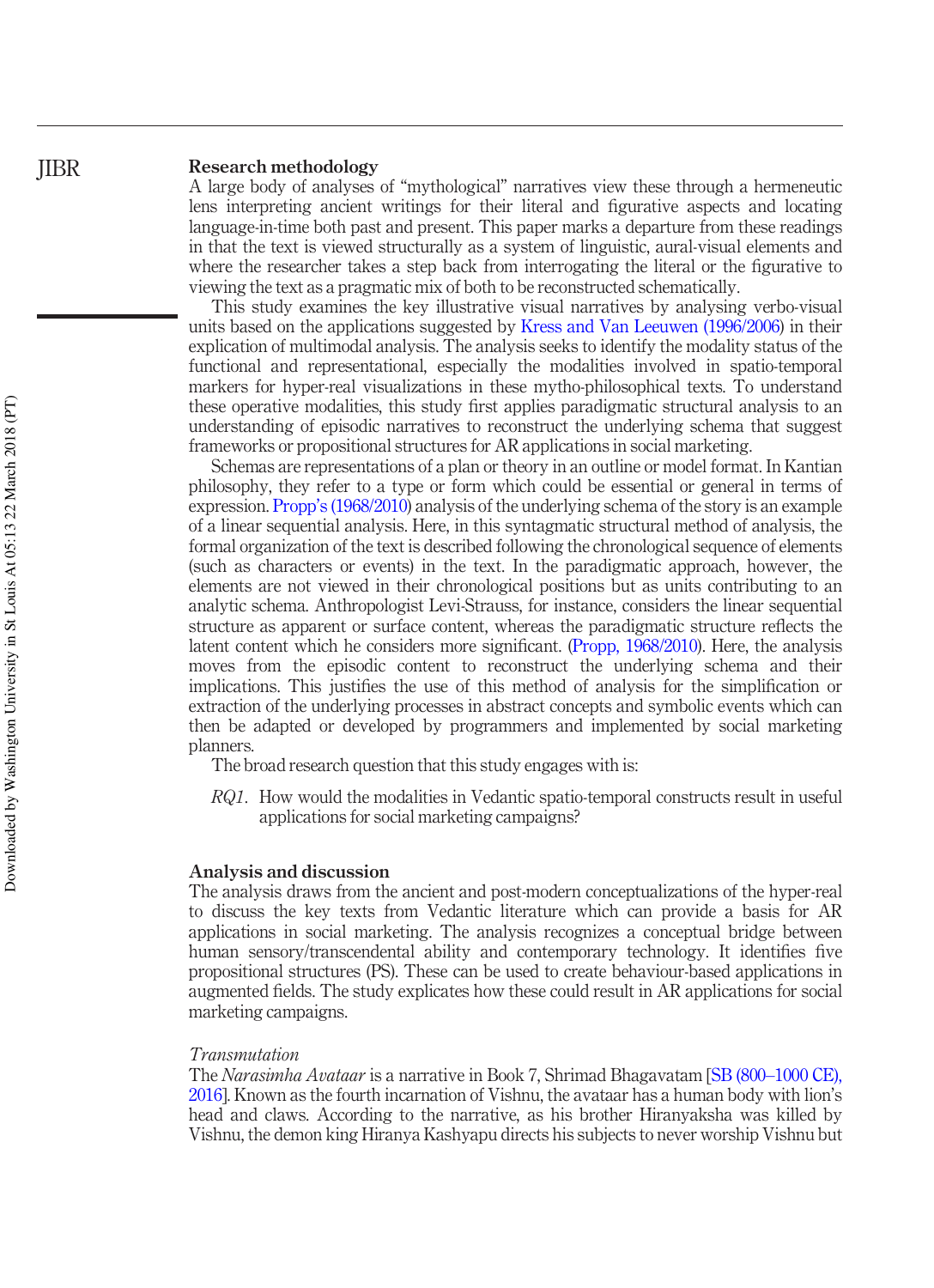treat him, the king as God. However, his own son Prahlad is a staunch Vishnu devotee. The king tries killing Prahlad who is always saved by Vishnu. On this last fatal occasion, the father challenges the son and asks "Where is Vishnu?" Prahlad says he is omnipresent. Hiranya Kashyapu laughs this off pointing to a pillar and asks whether he is also in that pillar and strikes the pillar; Vishnu emerges from the pillar as the Narasimhavtaar, halfhuman half-lion and kills Hiranya Kashyapu to save Prahlad.

marketing campaigns

Social

```
sa sattvam enam parito vipaśyan
 stambhasya madhyad anunirjih anam
nāyam mrgo nāpi naro vicitram
 _
aho kim etan n
_
r-m
_
rgendra-rupam (SB 7.8.18)
```
Translation: While Hiranya Kashyapu looked all around to find the source of the sound, that wonderful form of the Lord, which could not be ascertained to be either a man or a lion, emerged from the pillar. In amazement, Hiranya Kashyapu wondered, "What is this creature that is half man and half lion (nr-mrgendra-rūpam)?"

Table III lists the operating modalities in the *Narasimha Avataar* episode.

This episode is symbolic of transitory conditions: not man-not animal; not day not night (twilight); no weapons (claws); killing neither inside nor outside (threshold lap). This was to overcome a boon obtained by Hiranya Kashyapu that he could not be killed by man or animal, by any weapon, during day or night, on earth or in the sky. There is thus an extensive range of spatio-temporal modalities that can open up creative possibilities in digital environments. These could include experimentation with colour, sound, material and other aspects of information design that could be perceived as occurring between the two ends of a spectrum. This leads to the following propositional structure (PS 1).

PS 1: Shape shifting

Proposed AR application: Achieving/developing forms (known/unknown) that are taken to achieve targeted behavioural outcomes

## Visual layering

The immersive experience imparted by *Divya Drishti* finds its strongest explicatory parallel in the *Vishwaroopdarshan* in Chapter XI of the *Bhagavad Geeta* (BG) dated approximately fifth century BCE. The BG consists of 18 chapters in the Bheeshma Parva of the epic Mahabharata (Debroy, 2014). The BG, a key influential text in the Hindu sociocultural system, is a summary of Upanishadic teaching and hence of Vedantic philosophy. Set in the battlefield, the Kurukskshetra, Chapter XI is about the powerful and all-encompassing vision or Vishwaroopdarshan that Krishna, the avatar of Vishnu, imparts to Arjuna, the Pandava

| N <sub>o</sub>                     | Verbo-visual unit                                                                                                                                                                                            | Modality                               |                                                                           |
|------------------------------------|--------------------------------------------------------------------------------------------------------------------------------------------------------------------------------------------------------------|----------------------------------------|---------------------------------------------------------------------------|
| 2<br>3<br>$\overline{4}$<br>5<br>6 | Human body<br>Lion's head<br>Human body with lion's head<br>Omnipresence<br>Striking the pillar<br>Avataar emerging from the pillar<br>Transitory conditions: not man-not animal; neither inside nor outside | HM<br>HM<br>LM<br>LM<br>HM<br>LM<br>LM | Table III.<br>Operating modalities<br>in the Narasimha<br>Avataar episode |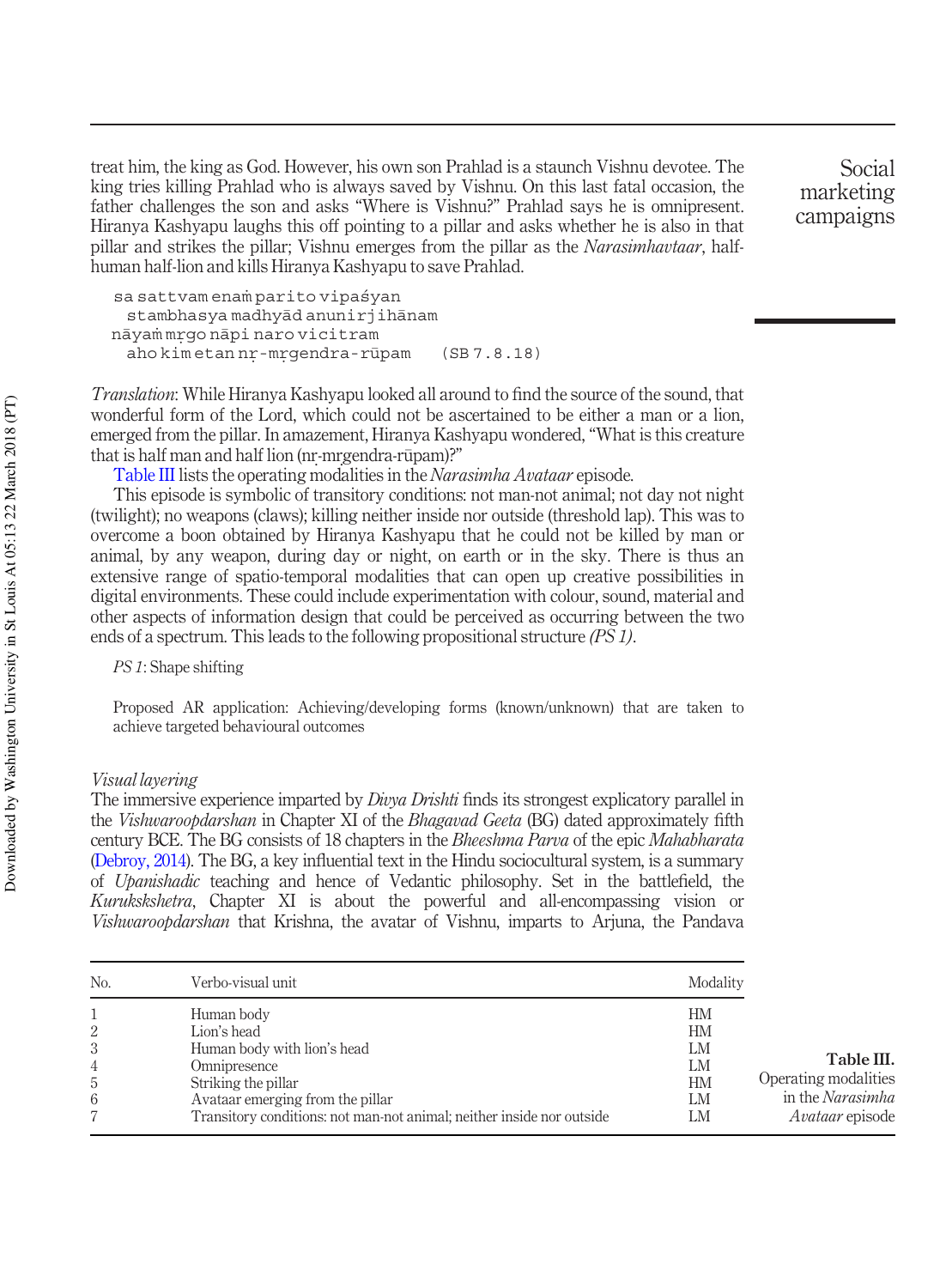warrior who after Krishna's persuasive rhetoric desires to see the essence of the Supreme Being, the unity expressed in Vedantic thought. This episode highlights the layering of Arjuna's visual field with all the elements of the universe seen in Krishna's being. Verse after verse, this chapter brings out this powerful and enabling layering that is a rich and dramatic precedent to any such attempts approximated by contemporary technologies. Hence, this study believes that much can be drawn from a reflective understanding of this concept of the "vision" only witnessed by *divya drishti*, as discussed earlier.

na tu mām śakyase drastum anenaiva sva-cak su sa divyam dadāmi te caksuh paśya me yogam aiśvaram (BG 11.8)

Translation: But you cannot see Me with your present eyes. Therefore I give you divine eyes. Behold My mystic opulence!

The transfiguration of Krishna is as in the case of the Vamana avatar, involves spatiotemporal modalities through a three-fold manifestation of form and proportion.

```
kirīținam gadinam cakra-hastam
icchamitvam drastum aham tathaiva
tenaiva rūpeņa catur-bhujena
cenarva rupeņa eacur Dnuje<br>sahasra-būho bhava viśva-m
                                          (BG11.46)
```
Translation: O universal form, O thousand-armed Lord, I wish to see You in Your fourarmed form, with helmeted head and with club, wheel, conch and lotus flower in Your hands. I long to see You in that form.

```
arjuna uvaca 
drstvedammānusam
uisiveaam manusam<br>rūpamtava saumyam janārdana
idūnīm asmi samvrttah
rdanma bam radiotecan<br>sa-cetāḥ prakṛtim gata!
                                      (BG11.51)
```
Translation: When Arjuna thus saw Krishna in His original form, he said: O Janardana, seeing this humanlike form, so very beautiful, I am now composed in mind, and I am restored to my original nature.

While Arjuna desires to see this cosmic vision, once witnessed, not only is he convinced by this all-encompassing visual presence but also rendered fearful and overwhelmed by the illumination. He thus exhorts Krishna to return from this multi-armed presence to his fourarmed and finally to his physical presence as avatar.

Table IV lists the modalities in the Vishwaroopdarshan episode.

|                                                                             | No.      | Verbo-visual unit                                                                                                                                                                              | Modality                                    |
|-----------------------------------------------------------------------------|----------|------------------------------------------------------------------------------------------------------------------------------------------------------------------------------------------------|---------------------------------------------|
| Table IV.<br>Operating modalities<br>in the<br>Vishwaroopdarshan<br>episode | $\Omega$ | Divya drishti<br>Vishwaroop<br>Layering of visual field<br>All elements of the universe within a contained space<br>Chaturbhuja (four-armed form)<br>Physical presence as Avataar (human form) | LM<br>LM (Abstract)<br>LM<br>LM<br>LM<br>HM |

JIBR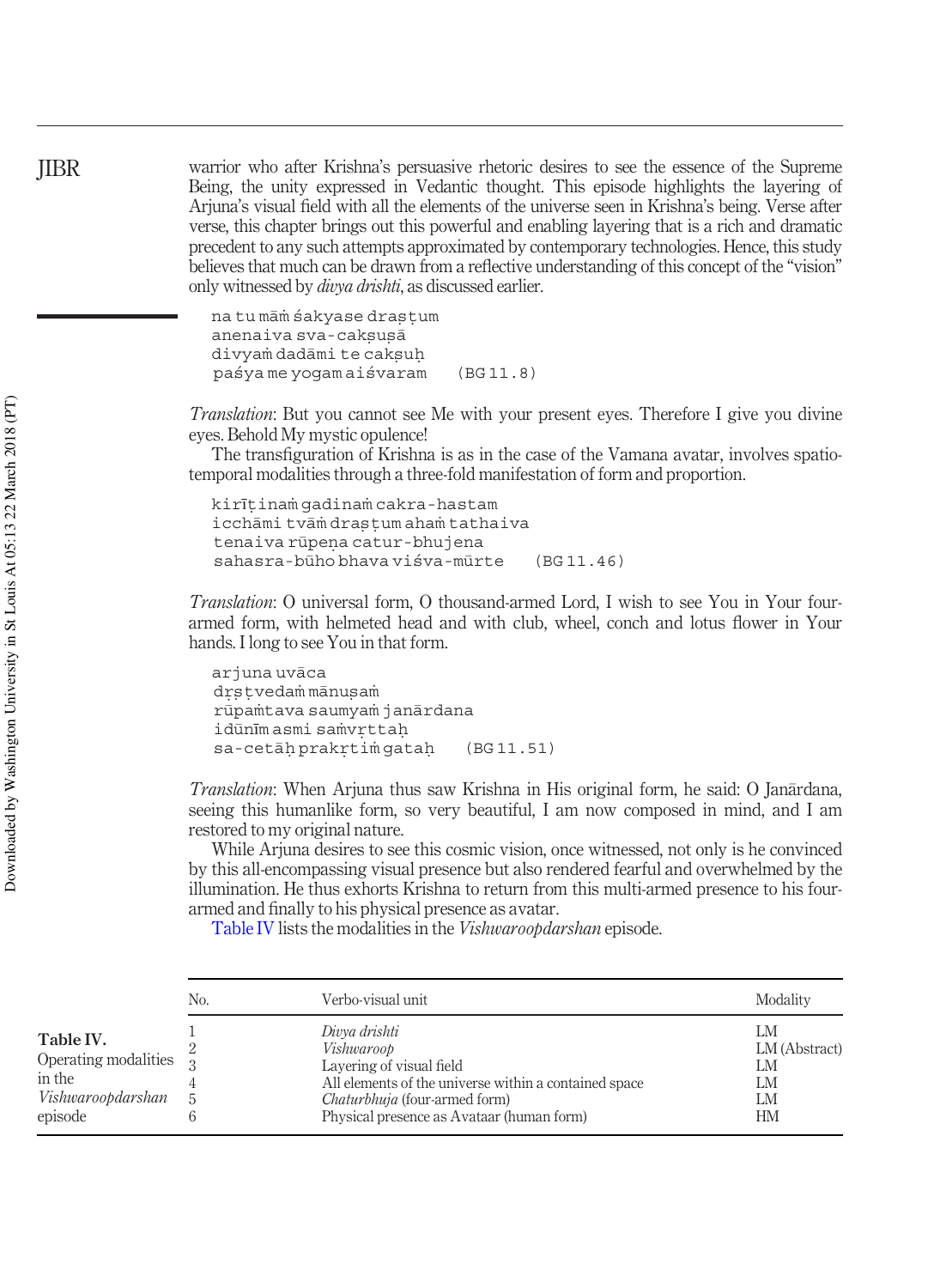The conceptualization is that AR output could therefore be positioned between levels of the hyper-real and the real before a condition of lowered modality is reached. Thus, this episode illustrates how one may situate the hyper-real between the higher modality and lower modality states. Spatio-temporal modalities if used through an understanding of the precise use of form and proportion may thus effectively impact behaviours as illustrated by Arjuna's case in similar simulated environments. This leads to the following propositional structure (PS 2).

Social marketing campaigns

PS 2: Construction-reconstruction-visualization-redefinition; maya; mithya; divya drishti

Proposed AR Application: Hyper-realism induced in external environment; induced shifting between physical and mental states

## Illusion and reality

One of the most illustrative of several texts that dwell on temporal and spatial modalities is a key narrative from Book 12 of the Shrimad Bhagavatam (SB). This is a dramatic episode where the immortal sage Rishi Markandeya gains an immersive perspective on creation-destruction, within-without and the transitory nature of being. Central to an understanding of this humongous experience are the concepts of the beginning of the *yugas* (epochs) and their dissolution and re-commencement paralleled in the awakening of the creator Vishnu and the destruction and drawing in of all elements of the universe, which again live in conscious inner narratives and worlds within his celestial body as he sleeps and emerge to form a new cycle of epochs as he wakes to create the universe anew.

```
sa-ksmāntariksam sa-divam sa-bhā-ganam
 _
trai-lokyam as īt saha digbhir aplutam 
sa eka evorvarito maha-munir 
 babhrāma viksipya jatā ja<mark>c</mark>
                                              (SB 12.9.15)
```
Translation: The water inundated the earth, outer space, heaven and the celestial region. Indeed, the entire expanse of the universe was flooded in all directions, and out of all its inhabitants only Markandeya remained. His matted hair scattered, the great sage wandered about alone in the water as if dumb and blind.

A while later, as the sage sees the sleeping Vishnu, in the form of a little child on a banana leaf; he is drawn towards the infant's beauty and is inhaled into its sleeping body. What he sees inside leaves him astounded.

```
khaṁ rodasī bhā-gaṇān adri-sāgarān
 nam rodası bila "ganan adri" sagaran<br>dvīpān sa-varsān kakubhaḥ surāsurān
vanāni deśān saritah purākarān
 khetān vrajān āśrama-varna-vrttayah
mahānti bhūtāny atha bhautikāny asau
 kālam ca nānā-yuga-kalpa-kalpanam
yat kiñcid anyad vyavahāra-kāranam
 ackincia anyaa vyavanara karanam.<br>dadarśa viśvam sad ivūvabhūsitam (SB12.9.28-29)
```
Translation: The sage saw the entire universe: the sky, heavens and earth, the stars, mountains, oceans, great islands and continents, the expanses in every direction, the saintly and demoniac living beings, the forests, countries, rivers, cities and mines, the agricultural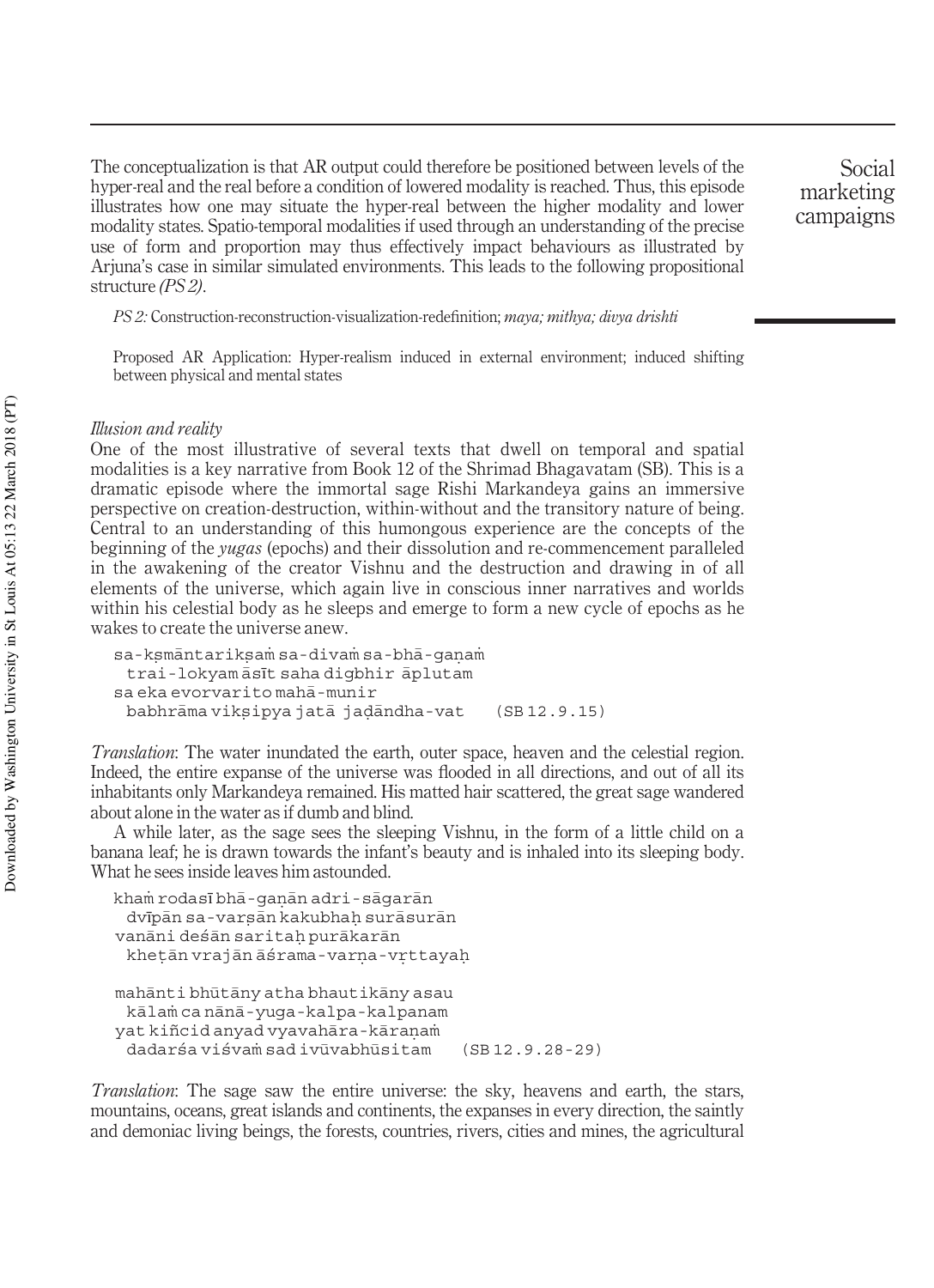villages and cow pastures, and the occupational and spiritual activities of the various social divisions. He also saw the basic elements of creation along with all their by-products, as well as time itself, which regulates the progression of countless ages within the days of Brahmu. In addition, he saw everything else created for use in material life. All this he saw manifested before him as if it were real.

The Rishi Markandeya roams in this inner world but is exhaled out of Vishnu's parted lips as he sleeps. Once outside the sage witnesses the contrasting elements of "within" and "without" as he splashes about in the dark celestial ocean outside Vishnu's slumber.

```
himālayam puspavahām ca tām nadīm
 nijāśramam yatra rsī apaśyata
n jastamam yacra işrapasyaca<br>viśvam vipaśyañ chvasitāc chiśor vai
 bahir nirasto nyapatal layabdhau (SB 12.9.30)
```
*Translation*: He saw before him the Himulayan mountains, the Pushpabhadra River and his own hermitage, where he had had the audience of the sages Nara-Narayana. Then, as Markandeya beheld the entire universe, the infant exhaled, expelling the sage from His body and casting him back into the ocean of dissolution.

Table V lists the modalities in the Markandeya episode.

The real, the unreal and the hyper-real alternate in a dramatic form to suggest a dynamic and fluid coalescence of all that is apparent and all that aspires to the dream state. This is thus one of the myriad texts which draw from degrees of reality and *maya* that Vedantic philosophy eventually seeks to articulate. This leads to the following propositional structures (PS 3 and PS 4).

PS 3: Visual exposition of the extra-sensory; vichitra; avarnaneeya; adbhuta

Proposed AR Application: Stretching the imagination, innovative visualization

PS 4: Transition from known to unknown/unknown to known; formless; boundaryless; limitless; the interaction of time and space

Proposed AR Application: Participation; Co-creation by viewer/user of AR tool

## Siddhis

The Vaamana Avataar which appears in Book 8 of the Shrimad Bhagavatam is the fifth incarnation of Vishnu. Vaamana has a diminutive stature but tricks the demon-king Bali

|                                                                  | No.    | Verbo-visual unit                                                                                                                                                                                                                                             | Modality                                           |
|------------------------------------------------------------------|--------|---------------------------------------------------------------------------------------------------------------------------------------------------------------------------------------------------------------------------------------------------------------|----------------------------------------------------|
| Table V.<br>Operating modalities<br>in the Markandeva<br>episode | 8<br>9 | Rishi Markandeya<br>Entire expanse of the universe<br>Deluge<br>As if dumb and blind<br>Little child on a banana leaf<br>Inhaled into its sleeping body<br>Seeing the universe inside the body<br>Roaming this inner world<br>Exhaled out of the child's body | HМ<br>LM<br>HM<br>HМ<br>HМ<br>LM<br>LM<br>LM<br>LM |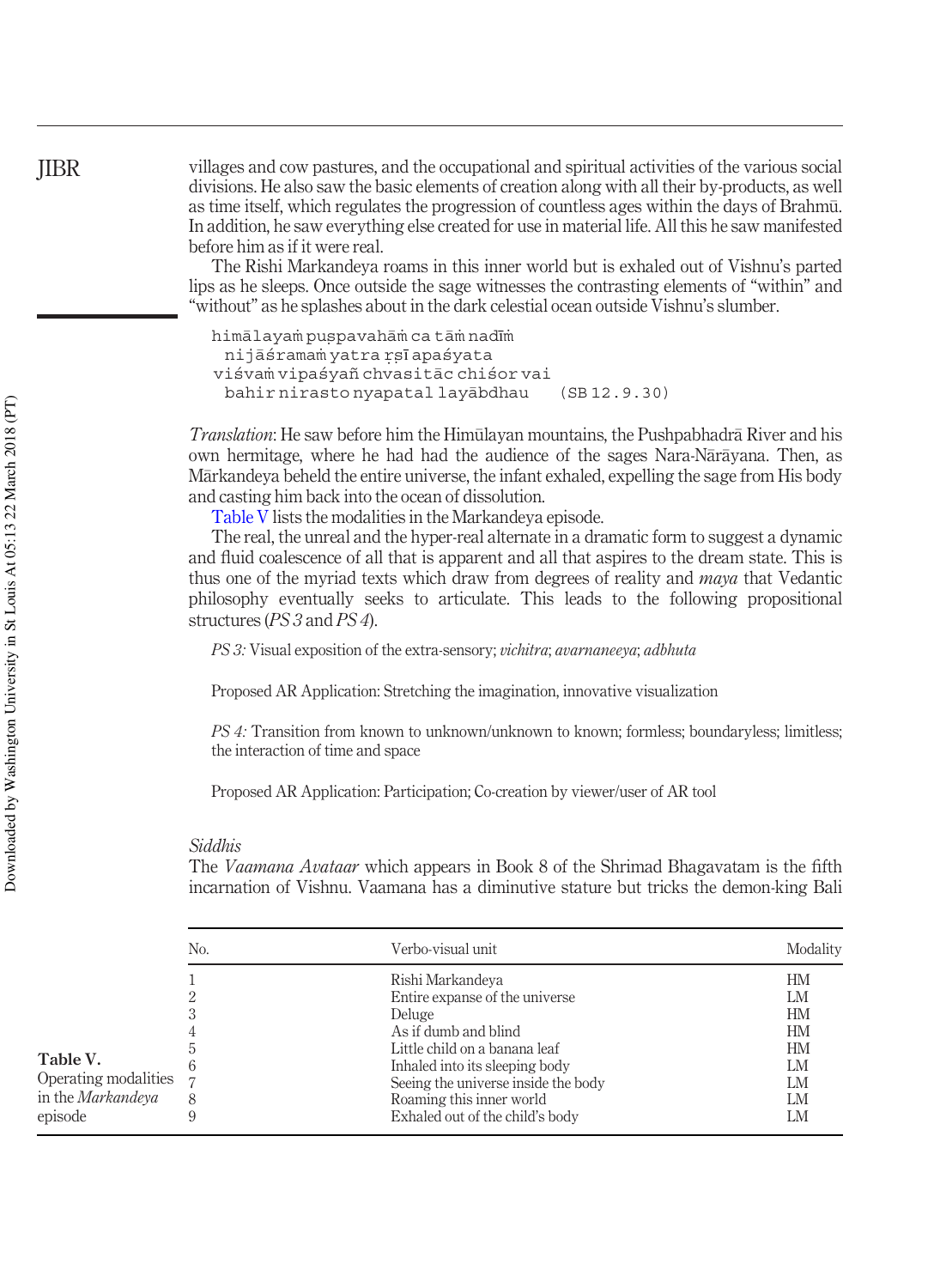into ending his dominance. However, he does at the same time honour Bali's sense of charity with a vision of the divine. When as a Brahmin guest in the king's palace, Vaamana asks for three paces of land; the king honours his request. Vaamana transforms into a huge being and takes two steps that cover all of heaven and earth.

Social marketing campaigns

```
tad vāmanam rūpam avardhatādbhutam
 harer anantasya gu
na-trayatmakam 
narcı anancasya gana "craya cmanam"<br>bhūḥ khaṁ diśo dyaur vivarāḥ payodhayas
 tiryan-nr-deva rsayo yad-asata (SB 8.20.21)
```
Translation: The unlimited Supreme Personality of Godhead, who had assumed the form of Vamana, then began increasing in size, acting in terms of the material energy, until everything in the universe was within His body, including the earth, the planetary systems, the sky, the directions, the various holes in the universe, the seas, the oceans, the birds, beasts, human beings, the demigods and the great saintly persons.

When Bali has no land left to offer, he bows his head. Vamana takes the third step to place his foot on the king's head.

```
śrī-balir uvāca:
yady uttamaśloka bhavān mameritam
 vaco vyalīkam sura-varya manyate _
karomy rtam tan na bhavet pralambhanam
 uromy i cam can na bhavec prarambhanam<br>padam trtīyam kuru śīrṣṇi me nijam (SB 8.22.2)
```
Translation: Bali Maharaja said: O best Personality of Godhead, most worshippable for all the demigods, if You think that my promise has become false, I shall certainly rectify matters to make it truthful. I cannot allow my promise to be false. Please, therefore, place Your third lotus footstep on my head.

Table VI lists the modalities in the Vaamana episode.

This narrative is particularly illustrative of the unexpected and dramatic expansion of form and the visual rhetoric of proportion. As discussed earlier, the siddhis are a concentrated understanding and enactment of spatio-temporal forces such earth, matter, wind, space and time, they are especially significant for environment-based applications for behavioural change. Dramatic exaggeration and minimalism as also unimaginable speed can be located at the point of the hyper-real in the modality continuum. This leads to the following propositional structure (PS 5).

PS 5: Visual approximations of siddhis; sthool-sookshma; prapti, vasitva; anima, laghima, mahima

Proposed AR Application: Movement from gross to subtle; augmented expansion and contraction of spaces

| N <sub>o</sub> | Verbo-visual unit                                                                                                                                                                                           | Modality                                |                                                                                      |
|----------------|-------------------------------------------------------------------------------------------------------------------------------------------------------------------------------------------------------------|-----------------------------------------|--------------------------------------------------------------------------------------|
|                | Asking for three paces of land<br>Transforms into a huge being<br>Universe within the body<br>Two steps that cover all of heaven and earth<br>Bali bows his head<br>Third step to place foot on Bali's head | LM<br>LM<br>LM<br>LM<br><b>HM</b><br>LM | Table VI.<br>Operating modalities<br>in the <i>Vaamana</i><br><i>avataar</i> episode |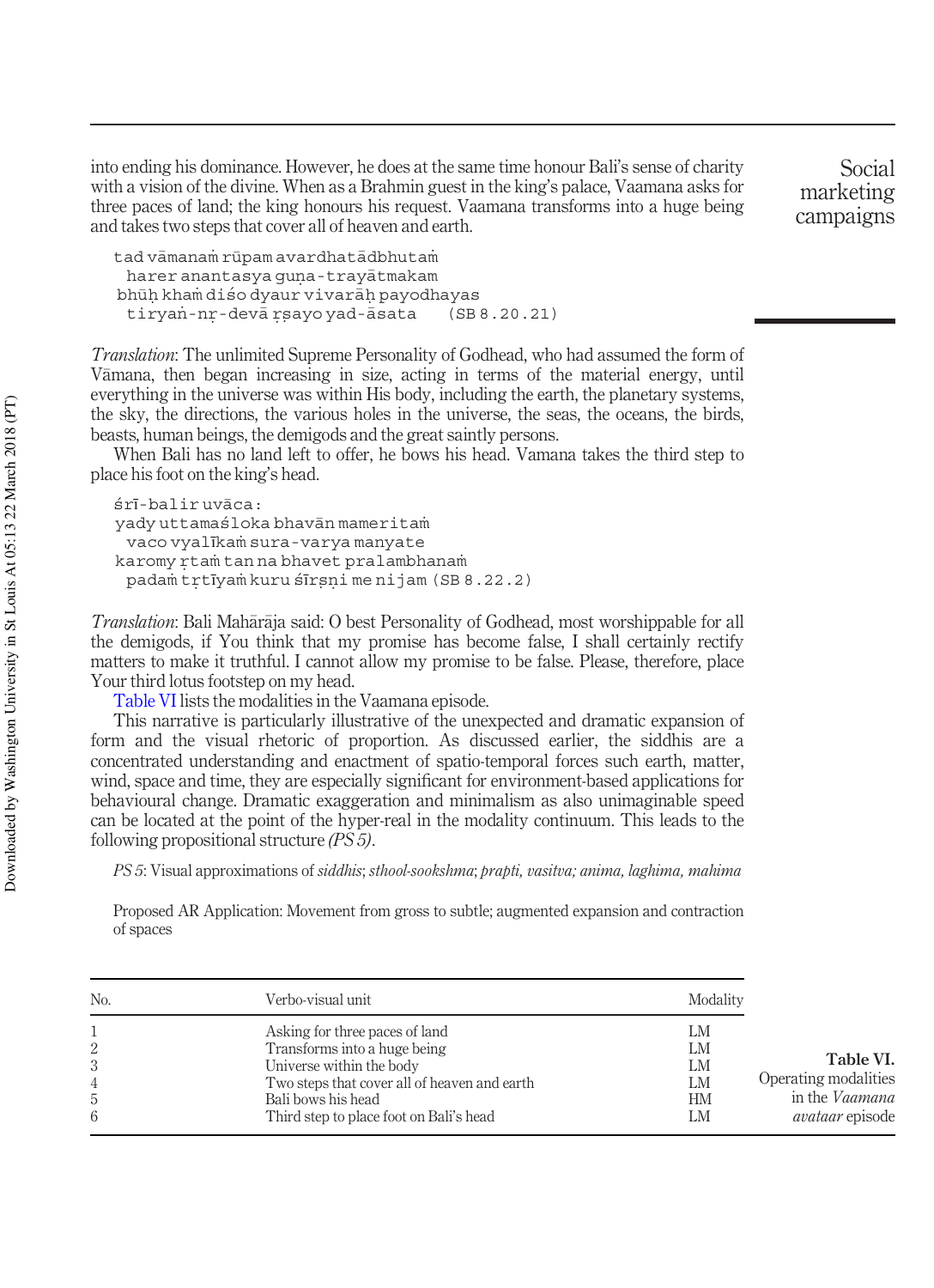These higher-order energies continually question the three-dimensionality of human experience and the representation of such experience in material, physical terms. In strictly oppositional terms, these contrast "what is" with that "which is not" which when extended opens up the field to what is now technologically enacted and perceived as the "augmentation of reality". What was once perceived as human ability now finds functional parallels in digital technology. The experience of material phenomena thus occurs in a higher and broader sensory realm of experience, albeit, a digital one. This digital experience operates between the "real" and the "unreal". The study of the narratives above and the extracted schemas suggest that AR usage can be positioned by social marketing professionals between the hyper-real and a return to higher levels of modality rather than a direct positioning at the point of high modality. This is because a direct access to the "real" may render the real redundant or too familiar and may not bring about behavioural change. On the other hand, an access to the "hyper-real" may stimulate initial interest in a co-creative or participatory experience. A prolonged hyper-real experience on the other hand may lead to lower levels of modality, disbelief or a disconnect. It may also lead to a false sense of control. While these can be corroborated through studies on the psychological effects of hyper-real states, finding an optimal gradient which can lead to behavioural change is a significant area for future research in social marketing using AR technologies.

## Proposed applications

Contemporary digital environments have demonstrated such aspects of augmentation as holographic projections, customised displays in retailing, real-time information overlays and projections, game-based character creations such as "avataars" or layering of immediate environments. While most of this usage is commercial marketing, this study has derived specific guiding principles/propositional structures which can be used for socially benefiting outreach campaigns to achieve transformative behaviours. Consider, for instance, the creation of an augmented environment where the participant does not simply receive a social message but interacts with the environment to enact that message and thus internalize it. A case in point would be the Government of India's "Swacch Bharat Mission" (http://swachhbharatmission.gov.in/sbmcms/index.htm) aimed at changing behaviours to enable clean spaces. With several roadblocks such as resistant mindsets, a related lack of civic sense, a lack of pride in spaces, a limited sense of hygiene, slow growth in requisite infrastructure and such others, merely communicating the message through verbal or visual modes has a limited impact. It may be possible, however, to create immersive environments with negative or positive message framing. In this situation, a positive framing would be immersing participants in their immediate environments such as a locality/*mohalla* which in an AR environment is layered as optimally clean, garbage-free and safe. Thus, the participant can visualize a sense of what this alternative, ideal space can be to be impacted for a change in behaviour. The other type could be negative framing where the participant is first immersed in an augmented environment that kinaesthetically communicates what an unclean, disease-prone, hazardous environment could look, feel and sound like and then switch to the positive scenario described earlier to effect behavioural changes by enabling the participant to simulate tasks that would help transform the locality. The scenario described within the context of the Swacch Bharat Campaign derives from a participantenabling, hand-free usage of AR technology, one which does not require the participant to acquire/use any device or form of technology. The onus of such AR implementation would lie on the government agency and the developers of the AR interactive tool.

The Narasimhavtaar narrative has significant implications for developers of AR applications for social marketing campaigns. The view of shape shifting in our study draws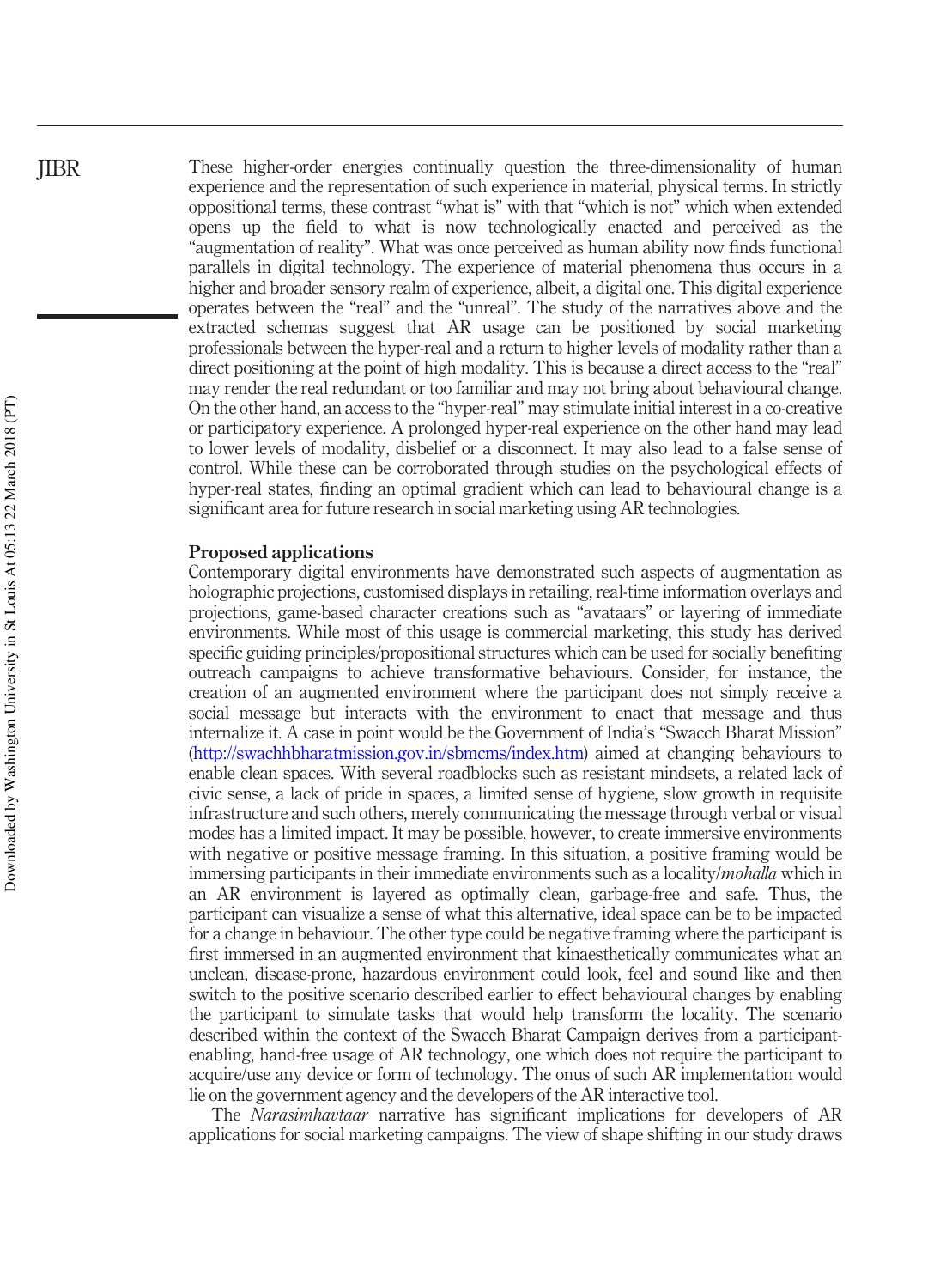from transitory states or conditions which, as we suggest, if simulated could create multimodal experiences and experimentation with form for targeted behavioural outcomes. As newer technologies permit further and more futuristic design interventions, developers could experiment with transitional states to impact behaviours, with implications for experimental layering of information.

By digitally inducing physical and mental states derived from the philosophical constructs discussed above such as the *siddhis*, the construction of illusion and reality or the transitions from known to unknown/unknown to known, contemporary digital usage can approximate the sensory and "extra-sensory" aspects of Vedantic enactments. While a postmodern Baudrillardian view of the hyper-real problematizes its usage, Eco points out how the hyper-real also generates a demand for that which is thus replicated. Deleuze views the proliferation of the hyper-real through a more positive lens and sees its potential in a newer and transformative usage. This is highlighted by Massumi (1987):

Advanced capitalism, Deleuze and Guattari argue, is reaching a new transnational level that necessitates a dissolution of old identities and territorialities and the unleashing of objects, images and information having far more mobility and combinatory potential than ever before.

This study locates such potential in Vedantic spatio-temporal constructs. Optimising such constructs as *maya* or the *siddhis* seen from different lenses resonates with this positive take on hyper-reality and its usefulness.

## Conclusion

One of the aims of this study has been to reflect upon the rich examples of the "hyperreal" documented in the oral and written traditions of Vedantic philosophies. Visualized by sages, poets and seers, the hyper-real in these symbolic manifestations pre-empts contemporary digital experiences based on an advanced technology. The present study has drawn from the philosophical sensibilities of Vedantic traditions to demonstrate how specific concepts in these traditions lend themselves to a responsive persuasive appeal. This, as the study proposes, can be effectively transposed into the targeted requirements of transformative social marketing campaigns aimed at societal change and sustainable development.

A reflexive look at the present study may suggest that the limitations arise from the usage of the Vedantic schema more accessible to Indian reception, to the exclusion of other texts from parallel philosophies in Greco-Roman, Christian or Sufi traditions, for instance. Herein, there is scope for further research into propositional frameworks that can be drawn from the persuasive models and rich narratives in these philosophies. Jung's (1954) archetypal theory of the "collective unconscious" helps link the latent connections that mytho-philosophical narratives can have with other such narratives across the world. Jung's key proposition views archetypal forms, figures, symbols and motifs as innate and universal psychic elements that guide behaviour. This may also help extend extracted propositional structures to similar application in other consumption cultures which also have access to this collective pool of patterns, instincts and images through their representational narratives. The field of marketing has recognized this universal system that could reflect consumer behaviours (Levy, 1981; Wertime, 2003; Woodside et al., 2012). Cultural alignment of consumer experience also suggests that in increasingly global environments, marketers may also need to broaden their understanding of empowering persuasive principles across cultures for targeted behavioural change and societal transformation.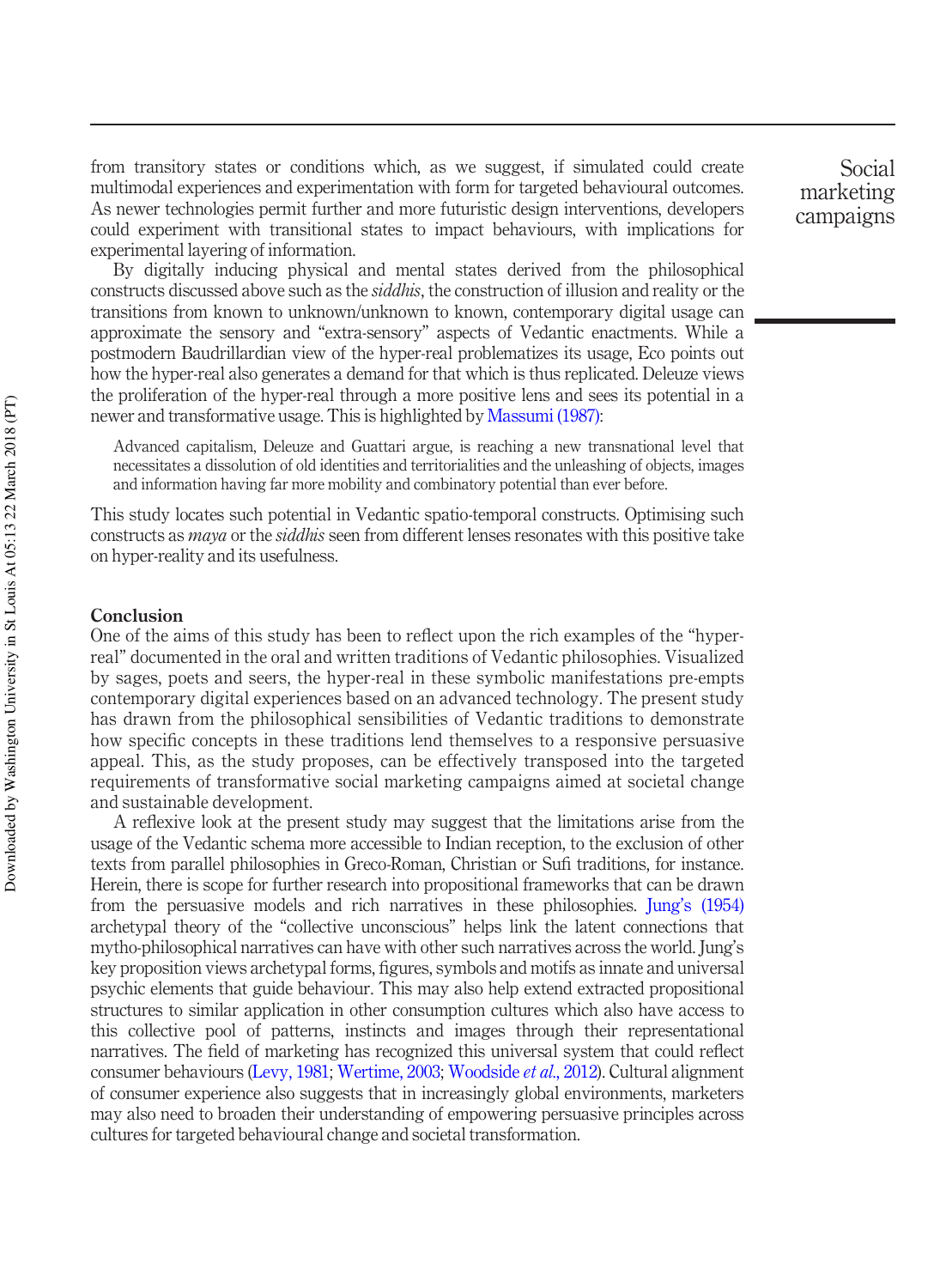## Implications for marketing professionals, planners and developers

Marketing professionals and software developers are well aware of the huge potential that the field of virtual experiences has opened up not just for commercial marketing but in areas such as education, healthcare, manufacturing, defence, engineering and space research to name a few. Being able to explore the intrinsic structure of objects through threedimensional experiences in actual settings is now increasingly contributing to constructive behaviours and further research in these areas.

This study has addressed the need for design interventions in these areas by drawing from ancient Indian systems of "augmented reality" which have continued until the present times, to raise significant questions about the ontological status of the presence/absence and the nature of human perceptual experience. As the above findings demonstrate, the propositional structures and applications derived by this study can be applied to create specific virtual environments that can simulate and demonstrate desirable societal outcomes and behaviours.

## References

- Aluri, A. (2017), "Mobile augmented reality (MAR) game as a travel guide: insights from Pokémon GO", Journal of Hospitality and Tourism Technology, Vol. 8 No. 1, pp. 55-72.
- Andreasen, A.R. (2002), "Marketing social marketing in the social change marketplace", Journal of Public Policy & Marketing, Vol. 21 No. 1, pp. 3-13.
- Andreasen, A.R. (Ed.) (2006), Social Marketing in the 21st Century, Sage.
- Baudrillard, J. (1988), "The hyper-realism of simulation", in Poster, M. (Ed.), Jean Baudrillard: Selected Writings, Polity Press, London, pp. 143-147.
- Beall, T., Wayman, J., D'Agostino, H., Liang, A. and Perellis, C. (2012), "Social marketing at a critical turning point", Journal of Social Marketing, Vol. 2 No. 2, pp. 103-117.
- Campbell, J. (Ed.) (1972), Myths and Symbols in Indian Art and Civilization, Princeton University Press, New Jersey.
- Carmigniani, J. and Furht, B. (2011), "Augmented reality: an overview", in Furht, B. (Ed.), Handbook of Augmented Reality, Springer, New York, NY, pp. 3-46.
- Chandler, D. (2007), Semiotics: The Basics, Routledge, London.
- Debroy, B. (2014), The Mahabharata, Penguin Books, New Delhi, Vol. 5.
- Deleuze, G. (1990), "Plato and the Simulacrum", in Lester, M. (Trans.), The Logic of Sense, Columbia University Press, New York, NY, pp. 253-265.
- Deshpande, S. and Lee, N.R. (2013), Social Marketing in India, Sage Publications, New Delhi.
- Dholakia, N. and Reyes, I. (2013), "Virtuality as place and process", Journal of Marketing Management, Vol. 29 Nos 13/14, pp. 1580-1591.
- Dibb, S. (2014), "Up, up and away: social marketing breaks free", *Journal of Marketing Management*, Vol. 30 Nos 11/12, pp. 1159-1185.
- Eco, U. (1986), Travels in Hyper-Reality: Essays, Harcourt Brace Jovanovich, San Diego, CA.
- Feste, C. and Anderson, R.M. (1995), "Empowerment: from philosophy to practice", Patient Education and Counselling, Vol. 26 Nos 1/3, pp. 139-144.
- French, J. (2011), "Why nudging is not enough", *Journal of Social Marketing*, Vol. 1 No. 2, pp. 154-162.
- Goldman, R.P. (1986), "The serpent and the rope on stage: popular, literary, and philosophical representations of reality in traditional India", Journal of Indian Philosophy, Vol. 14 No. 4, pp. 349-369.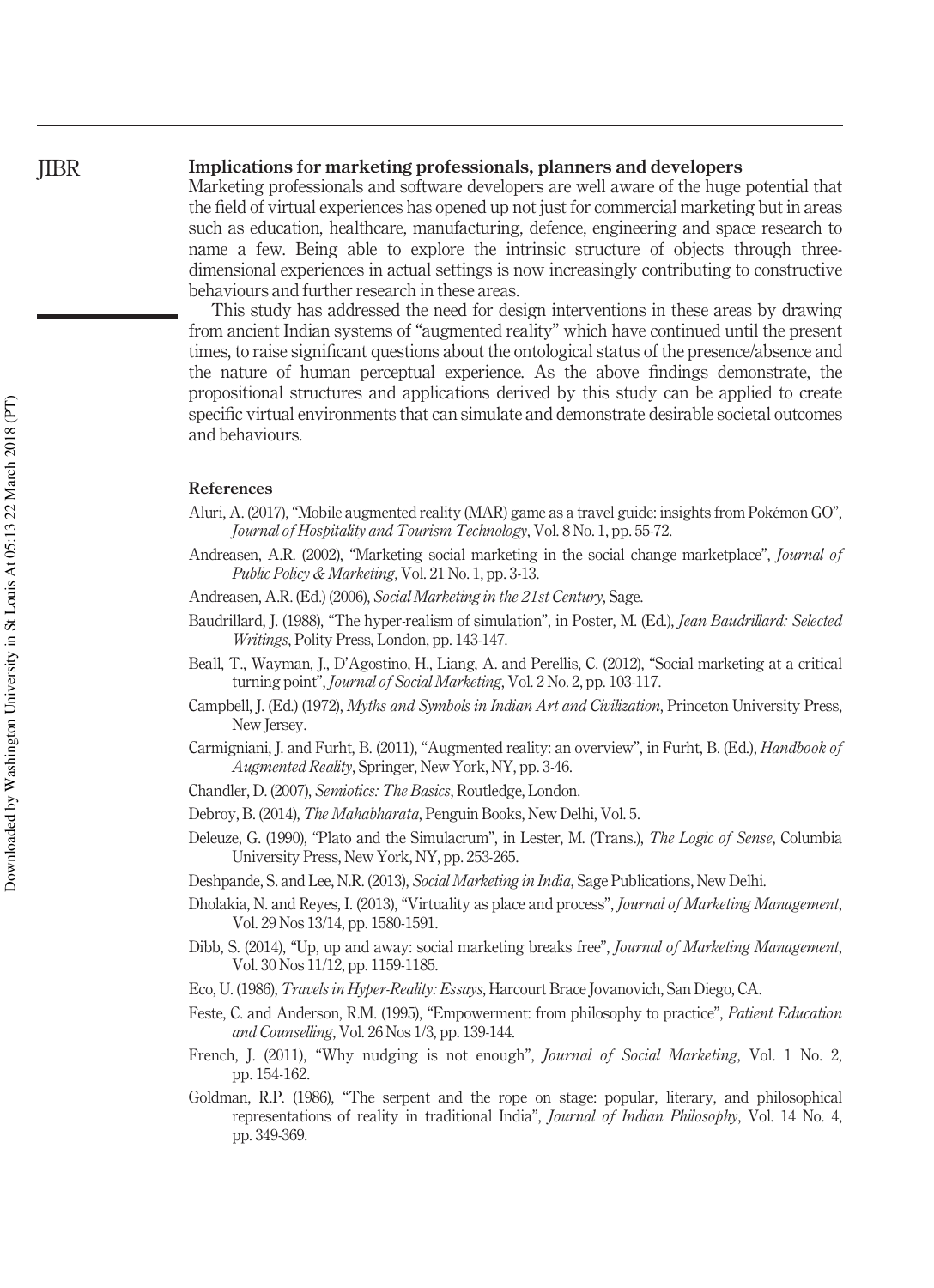- Guidry, J.P., Waters, R.D. and Saxton, G.D. (2014), "Moving social marketing beyond personal change to social change: strategically using Twitter to mobilize supporters into vocal advocates", Journal of Social Marketing, Vol. 4 No. 3, pp. 240-260.
- Hahn, J. (2012), "Mobile augmented reality applications for library services", New Library World, Vol. 113 Nos 9/10, pp. 429-438.
- Han, D.I., tom Dieck, M.C. and Jung, T. (2017), "User experience model for augmented reality applications in urban heritage tourism", *Journal of Heritage Tourism*, pp. 1-16, available at: www.tandfonline.com/doi/abs/10.1080/1743873X.2016.1251931 (accessed 23 May 2017).
- Hastings, G. and Saren, M. (2003), "The critical contribution of social marketing: theory and application", Marketing Theory, Vol. 3 No. 3, pp. 305-322.
- John, P., Smith, G. and Stoker, G. (2009), "Nudge Nudge, think think: two strategies for changing civic behaviour", Political Quarterly, Vol. 80 No. 3, pp. 361-370.
- Jung, C.G. (1954), The Collected Works of CG Jung, Princeton University Press.
- Kale, S. (2006), "Consumer spirituality and marketing", ACR Asia-Pacific Advances.
- Kang, J.M. (2014), "Augmented reality and motion capture apparel e-shopping values and usage intention", International Journal of Clothing Science and Technology, Vol. 26 No. 6, pp. 486-499.
- Kellner, D. (2005), "*Baudrillard: A New McLuhan*", available at: www.uta.edu/huma/illuminations/ kell26.htm (accessed 12 March 2017).
- Kotler, P. (2013), "My adventures with social marketing", European Journal of Marketing, Vol. 47 No. 9, pp. 1378-1383.
- Kress, G.R. and Van Leeuwen, T. (1996/2006), Reading Images: The Grammar of Visual Design, Routledge, London.
- Lefebvre, R.C. (2007), "The new technology: the consumer as participant rather than target audience", Social Marketing Quarterly, Vol. 13 No. 3, pp. 31-42.
- Lefebvre, R.C. (2011), "An integrative model for social marketing", Journal of Social Marketing, Vol. 1 No. 1, pp. 54-72.
- Lefebvre, R.C. (2012), "Transformative social marketing: co-creating the social marketing discipline and Brand", Journal of Social Marketing, Vol. 2 No. 2, pp. 118-129.
- Levy, S.J. (1981), "Intepreting consumer mythology: a structural approach to consumer behaviour", The Journal of Marketing, Vol. 45 No. 3, pp. 49-61.
- McKee, D. (2003), "Spirituality and marketing" in Giacalone, R.A. and Jurkiewicz, C.L. (Eds), *Handbook* of Workplace Spirituality and Organizational Performance, M.E. Sharpe, Armonk, NY, pp. 57-75.
- Mc Luhan, M. (1964), Understanding Media: The Extensions of Man, McGraw Hill, New York, NY.
- Malinar, A. (2011), "Yoga powers in the Mahabharata", in Jacobsen, K.A. (Ed.), Yoga Powers: Extraordinary Capacities Attained through Meditation and Concentration, Brill, Leiden, pp. 33-60.
- Manikam, S. and Russell-Bennett, R. (2016), "The social marketing theory-based (SMT) approach for designing interventions", Journal of Social Marketing, Vol. 6 No. 1, pp. 18-40.
- Massumi, B. (1987), "Realer than real: the Simulacrum According to Deleuze and Guattari", Copyright no, No. 1, pp. 90-97.
- Mohanty, J.N. (2000), Classical Indian Philosophy: An Introductory Text, Rowman & Littlefield Publishers.
- Mohanty, J.N. (2014), "Indian Philosophy", available at: www.britannica.com/topic/Indian-philosophy (accessed 12 December 2017).
- Munnerley, D., Bacon, M., Wilson, A., Steele, J., Hedberg, J. and Fitzgerald, R. (2012), "Confronting an augmented reality", Research in Learning Technology, Vol. 20, pp. 39-48.
- O'Flaherty, W.D. (1980), "Inside and outside the mouth of God: the boundary between myth and reality", Daedalus, Vol. 109 No. 2, pp. 93-125.